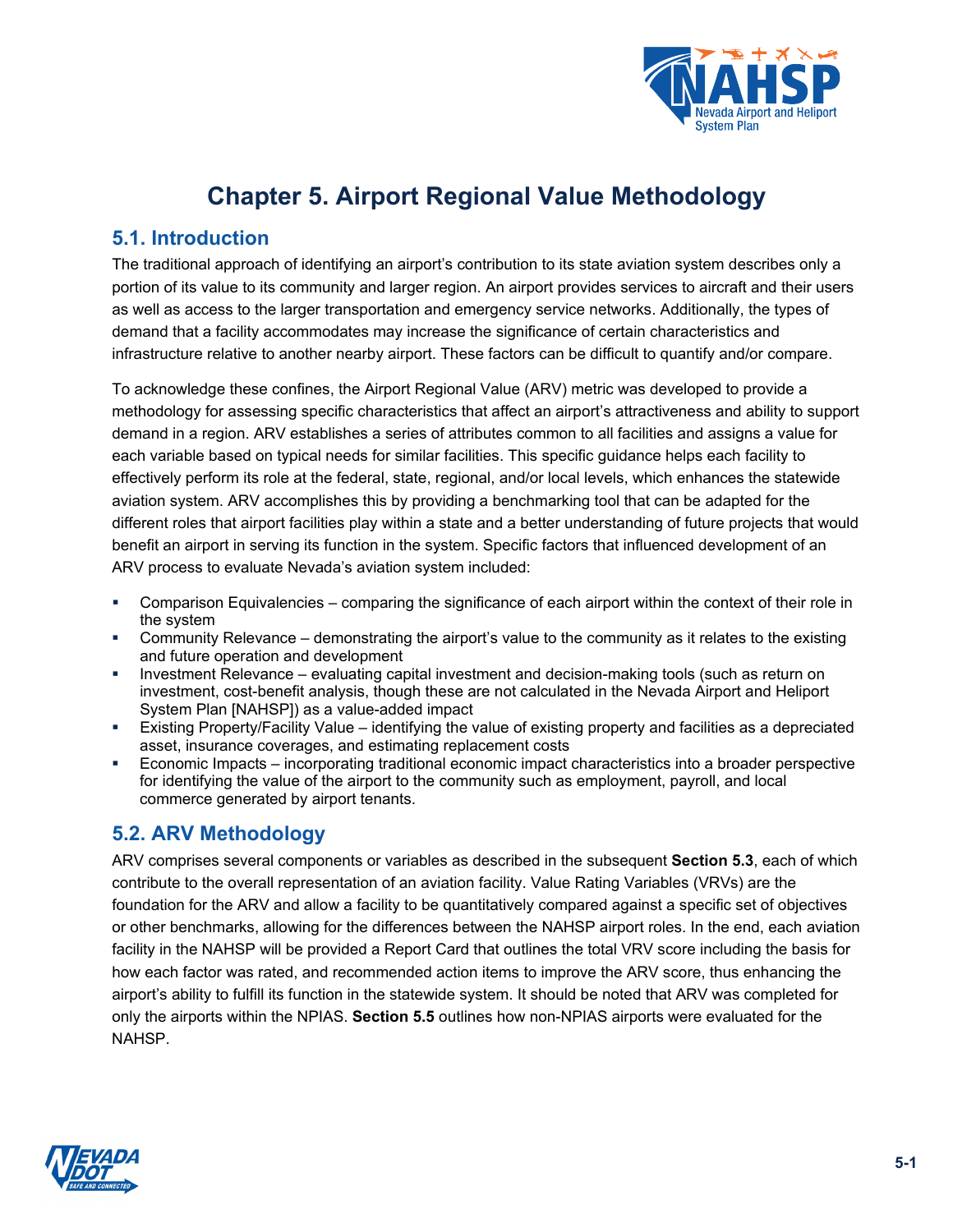

## **5.2.1. Value Rating Variables (VRVs)**

VRVs provide an index for comparison against an established set of criteria. These values are scored based on a scale that may represent best case/worst case conditions or other situations. The VRVs serve to quantify a facility's assets and opportunities and generally follow the context of a classic Strengths, Weaknesses, Opportunities, and Threats (SWOT) analysis. Elements of the SWOT analysis include:

- Strengths assets such as facilities and services that are in place and internally controlled
- Weaknesses assets perceived as deficient but can be improved
- Opportunities advantages that are not controllable yet contribute to benefit the facility
- Threats uncontrollable disadvantages that inhibit the ability to provide services

The VRVs are broadly categorized as an asset value (strength or weakness) or as an opportunity value (opportunity or threat) which allows for a quick assessment of each facility's particular set of circumstances. Detailed components of the various assets and opportunities are organized to fall within one of seven major focus areas to represent key features that can be used to evaluate each characteristic and to provide a format that allows an assessment of the sensitivity of values against specific conditions and comparison with other peer facilities. The VRV categories are aligned to various focus areas including:

- Regional Significance (VRS) the importance that a facility has within its area and community given other nearby aviation facilities and its ability to serve expected aviation demand through its infrastructure and services
- Airport Facilities (VAF) the type and condition of a facility's pavements, buildings, services, and equipment for navigation and weather reporting
- Airport Protection (VAP) the safety areas and airspace around a facility that identify existing and potential for new penetrations, obstructions, and restrictions that could impact the safety of aircraft operations
- Airport Access (VAA) the ability for users to travel to and from a given facility using several types of roadways and local transportation methods, as well as the proximity of the closest downtown area
- Airport Expandability (VAE) the ability for a facility to expand given its existing aviation and nonaviation uses
- Community Commitment (VCC) the extent that a facility receives political, financial, and social support from its governing authority and community

It is important to note that these VRVs are not requirements or mandates but serve as a mechanism to assess how specific airports that are part of the Nevada Department of Transportation (NDOT) system are contributing to the national and state air transportation system and for identifying the potential for enhancing their functionality and usage. While facility sponsors should consider the VRVs when planning for future development, specific needs should be evaluated within the context of each airport's master plan or ALP update to develop plans for maintaining and improving their existing and anticipated future requirements.

## **5.2.2. ARV Scoring**

As noted previously, the VRVs were developed primarily based on factors that are either identified as a controllable asset of the airport or as an opportunity within an airport's environment. To apply VRVs while accounting for a facility's unique needs depending on its role within the state aviation system, as identified in **Chapter 3**, different types of scoring methodologies were developed. The primary metrics for rating each VRV were established by a set of objectives by airport role including the infrastructure, facilities, and services

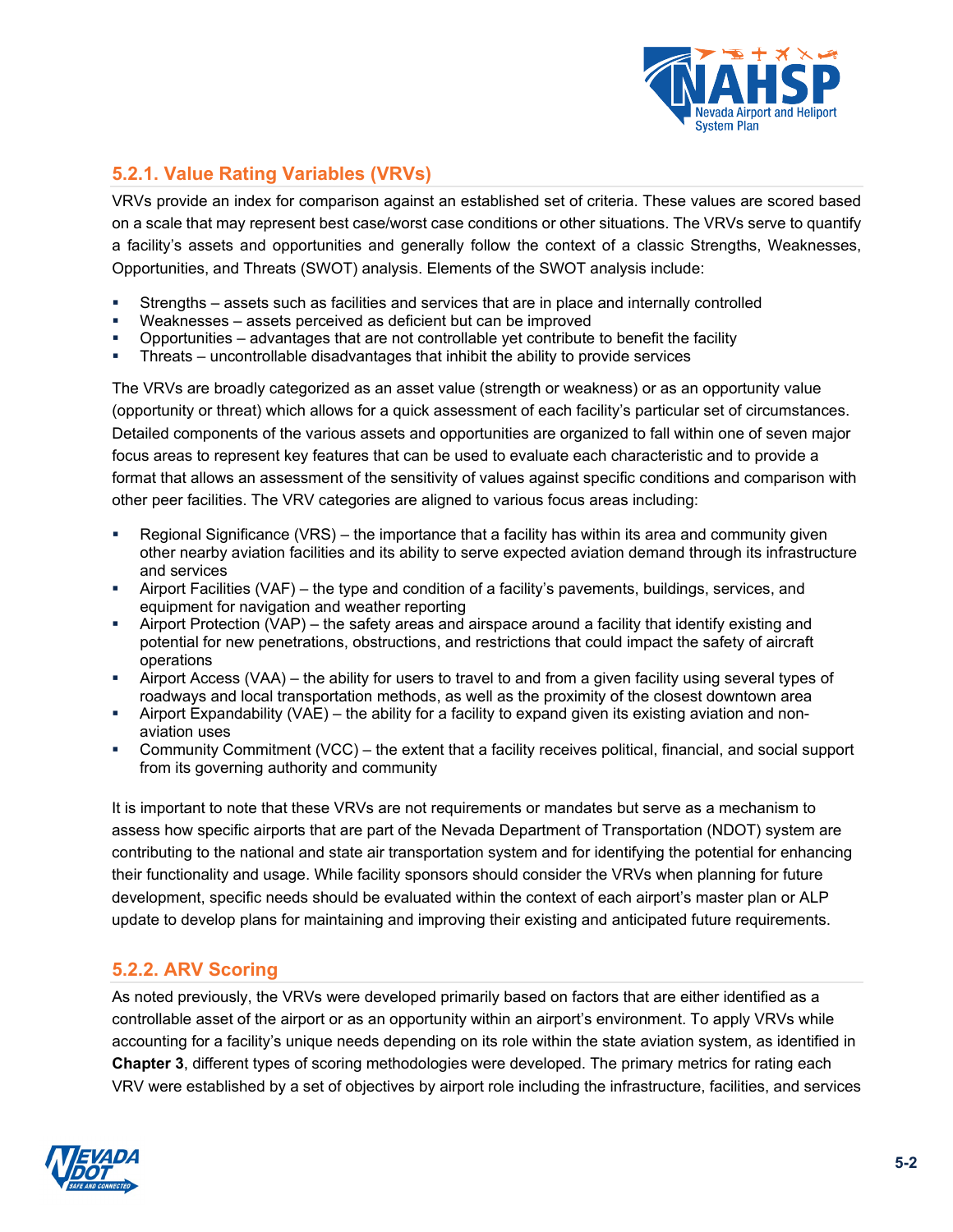

required to optimally support the type and volume of aviation activity typified by that role. In some cases, the scoring was tied to the expectations for varying levels of service based on the NAHSP role identified within **Chapter 3**.

Scoring for VRVs are based on four methods:

- Scale based on the degree to which the recommended condition is met, this scoring methodology gives 5 points for meeting the best-case criteria down to 0 points where conditions are wholly deficient.
- Binary based on whether an airport meets the objective set for its specific airport role and accounts for conditions that do not provide significantly greater value if the objective is exceeded.
- Binary Hybrid– modified binary score where points are given for having satisfied partial components of the objective.
- Additive points are assigned for each item the airport provides from a list of components, so the objective is fulfilled. These items benefit an airport if present, but their absence is not detrimental to the overall airport service role.

Each VRV factor has a maximum score of 5 points. An airport that meets or exceeds an objective is assumed to be fulfilling its established role within the NAHSP system and the maximum of 5 points allotted. However, in cases where deficiencies or other factors are identified, points less than the maximum are assigned and opportunities to improve the condition may be recommended. In some cases, it may be a sign for an airport to change its role within the state classification system.

Each of the specific VRVs is defined and discussed in the context of how each airport is assessed in **Sections [5.3.1](#page-3-1)** through **[5.3.6](#page-27-0)**.

To determine the final ARV score, the airport's points from the various VRVs are summed. Among the six objectives there are a total of 40 VRVs and at 5 points each, a total of 200 maximum points.[1](#page-2-1) Collectively, the VRVs provide a cumulative score that allows a snapshot of individual airport performance and also provides a means to compare to peer airports in the NAHSP system. As part of the NAHSP, a Report Card is developed for each NPIAS airport that outlines the score for each factor.

<span id="page-2-0"></span>**[Table 5-1](#page-2-0)** presents a summary of score system of the VRVs.

<span id="page-2-1"></span><sup>1</sup> There are two bonus points available for runway surface type of concrete.

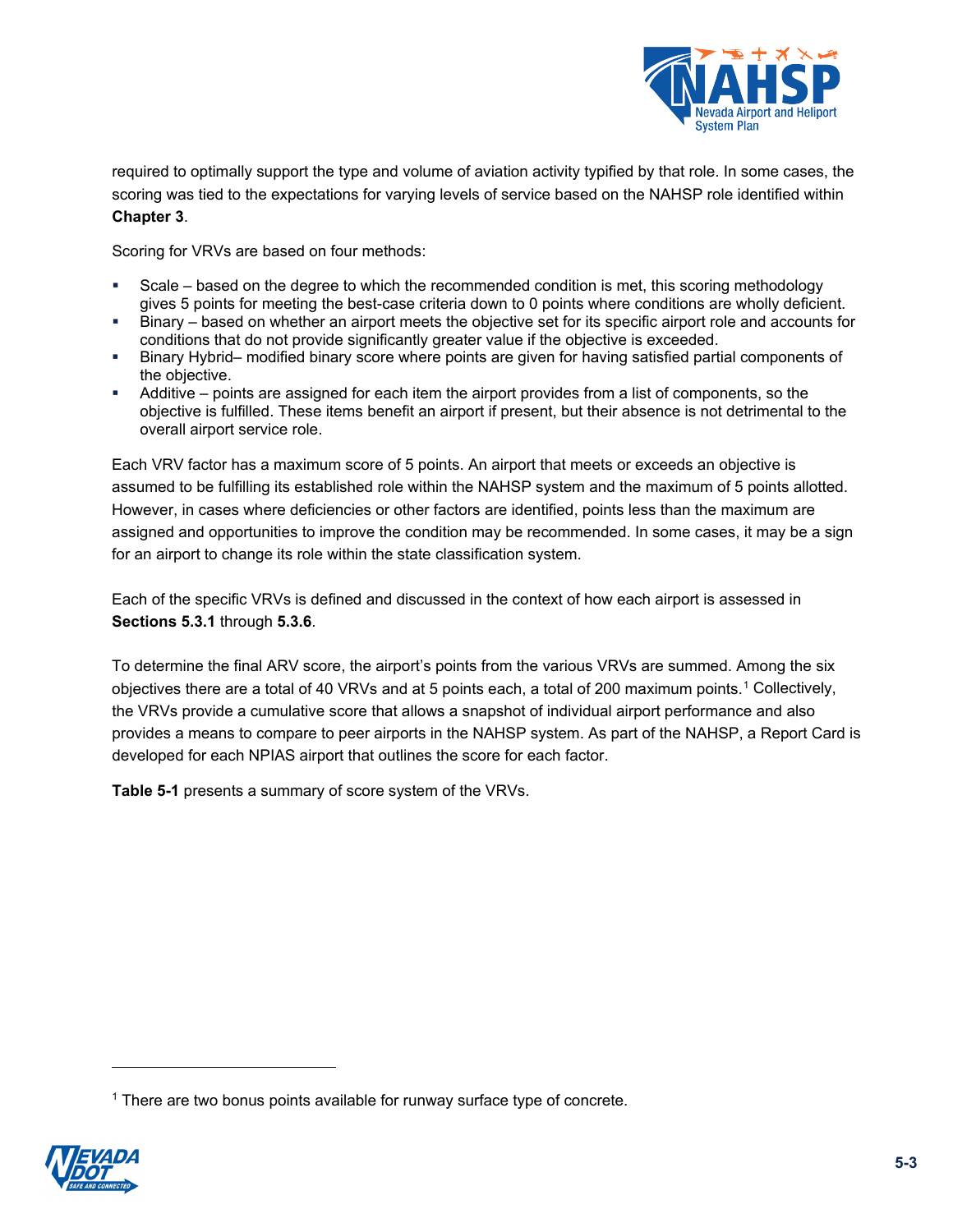

#### **Table 5-1: Summary of VRVs**

| <b>VRV</b>            | <b>Value Rating Variable</b><br><b>Categories</b> | No. of<br><b>Factors</b> | <b>Max</b><br><b>Score</b> |
|-----------------------|---------------------------------------------------|--------------------------|----------------------------|
| V <sub>RS</sub>       | <b>Regional Significance</b>                      | 9                        | 45                         |
| $V_{AF}$              | <b>Airport Facilities</b>                         | 11                       | 55                         |
| <b>V<sub>AP</sub></b> | <b>Airport Protection</b>                         | 5                        | 25                         |
| <b>VAA</b>            | <b>Airport Access</b>                             | 4                        | 20                         |
| $V_{AF}$              | Airport Expandability                             | 4                        | 20                         |
| Vcc.                  | <b>Community Commitment</b>                       | 7                        | 35                         |
| <b>ARV</b>            | <b>Total ARV Score</b>                            | 40                       | 200                        |

*Sources: Kimley-Horn, Quadrex 2021*

## <span id="page-3-0"></span>**5.3. Individual Value Rating Variables (VRV)**

The VRVs of the six VRV categories that comprise the ARV, the objectives that comprise the variables, and basis for the scoring of each are described below.

## <span id="page-3-1"></span>**5.3.1. Regional Significance (VRS)**

Airports have a regional significance and serve areas beyond their sponsoring community's immediate political boundary. As a regional resource, the airport can be considered as the "on- and off-ramps" to the national air transportation system. A loss of the airport's ability to serve this function not only deprives the region of access, but also reduces the overall service level of the national, state, and regional systems. The community should think of the airport as a resource worthy of protection and value its ongoing activity and consider allowing for expansion of the airport. The Regional Significance ( $V_{RS}$ ) factor can be estimated at a system level using geographic coverage to determine the airport's utility as a resource for users while acknowledging the proximity of alternative airports. Nine specific variables were chosen to identify the regional significance of an airport.

#### *5.3.1.1. Airport Ownership*

Airport ownership conveys a sense of the long-term viability of the airport. Publicly owned airports included in the FAA's National Plan of Integrated Airport Systems (NPIAS) generally receive federal funding for eligible infrastructure improvements. Airports that accept FAA funding also agree to abide by grant assurances requiring the airport sponsor to maintain the airport for a minimum of 20 years. Privately owned airports, whether available for public use but have never accepted federal grant funding or only for private use, do not have such restrictions and could be sold and/or closed without notice. Airports that are under contract or leased for public use accessibility are dependent on the terms of their agreement. The Airport Ownership VRV has a scaled score: public (5), private (3), or contract/leased, whether publicly or privately owned (3).

#### *5.3.1.2. Airport Use*

Airports accommodate a variety of uses, starting with providing the community access to national air transportation. Aviation users may be attracted to an airport for a wide range of reasons from available facilities to strategic location or onsite services. Some potential uses and related users may include:

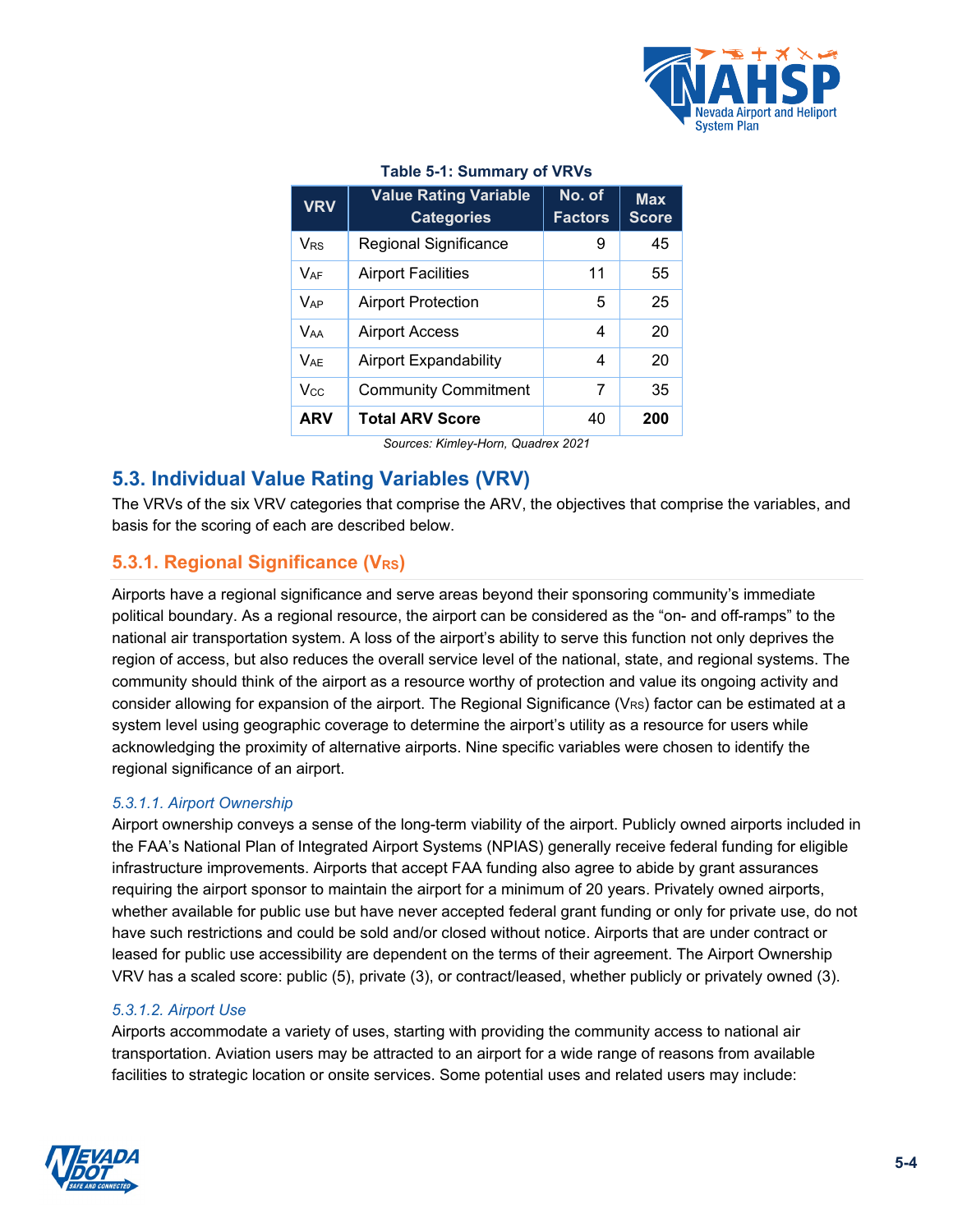

- Emergency Medical Services (EMS) helicopter or fixed-wing medical transportation
- Aerial Firefighting air tanker staging, refueling, and retardant loading
- Federal/State/Local Law Enforcement and Other Agencies transport, monitoring, or enforcement
- **Tourism** aerial tours of scenic locations
- Gliders towing, landing, and aircraft storage
- Skydiving flights and drop zones
- Special Events seasonal venues and other attractions

The Airport Use VRV is an additive score with 1 point for each specific use up to a maximum of 5 points.

## *5.3.1.3. Nearest Airport*

Airports generally enjoy a monopoly as the only air transportation facility serving the community, though this can vary depending on the location of other airports in the region or vicinity. The Nearest Airport VRV is assigned a scaled score based on the driving distance from an airport to the nearest airport included in the NPIAS, as shown in **Figure 5-1**.

#### **Figure 5-1: Nearest Airport VRV Scoring Methodology**



*Sources: Kimley-Horn, Quadrex 2021*

#### *5.3.1.4. Longest Runway*

Runway length is a principal indicator of an airport's ability to serve various sized aircrafts. The runway length needed at an airport depends on its current or future role and the type of aircraft that are currently or are anticipated to use the airport on a regular basis. Runway length by itself does not provide the complete picture but offers a way to understand what aircraft types are able to operate at the airport. For regional and general airports the runway length was evaluated on whether it can accommodate 100% or 95% of small aircraft fleets. To evaluate this, the existing airport elevation and maximum annual temperature experienced were graphed using Figure 2-1 in AC 150/5325-4B where the minimum runway length was determined. If the airport met this criterion or exceeded it, then the runway length is considered sufficient to accommodate the small aircrafts of 10 passenger seats or less.

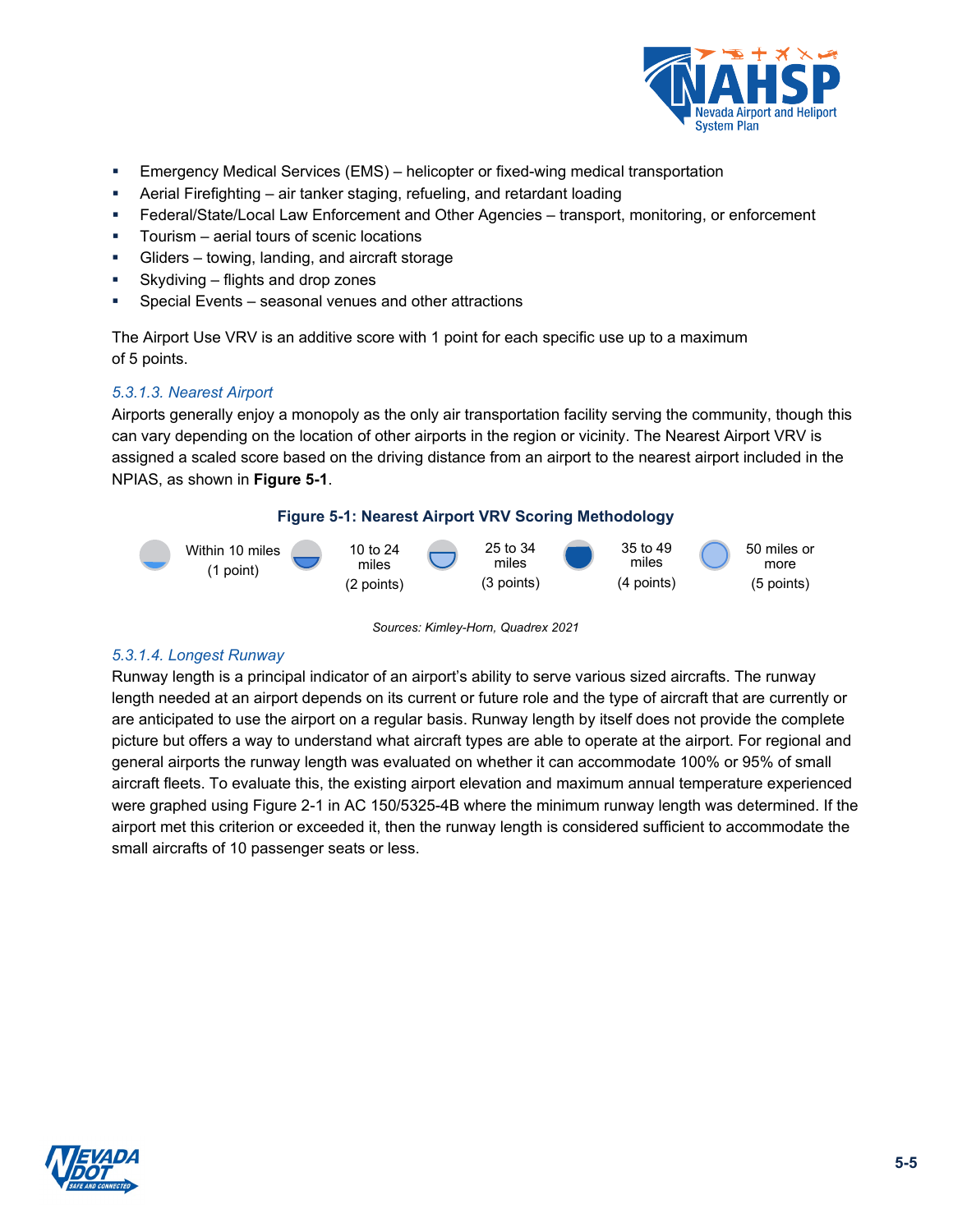

The Longest Runway VRV is a binary metric based on an airport's role, and an airport whose longest runway meets or exceeds the objective runway length noted in **[Table 5-2](#page-5-0)** receives 5 points. Airports that do not meet the objective lengths are given no points for the Longest Runway VRV. Since this variable is controllable, an identified deficiency may lead to runway improvement recommendations to properly accommodate existing or projected airport traffic.

<span id="page-5-0"></span>

| <b>Airport Role</b>                | <b>Runway Length</b>                               |  |  |
|------------------------------------|----------------------------------------------------|--|--|
| Primary                            | Future Runway Length from Airport Plans            |  |  |
| National                           | Future Runway Length from Airport Plans            |  |  |
| Regional                           | To accommodate 100 percent of small aircraft fleet |  |  |
| General                            | To accommodate 95 percent of small aircraft fleet  |  |  |
| Access                             | <b>Maintain Existing</b>                           |  |  |
| Backcountry                        | >3,000 Feet                                        |  |  |
| <b>Special Event</b>               | >3,000 Feet / As Appropriate                       |  |  |
| Cources: Kimley Horn, Quadrey 2021 |                                                    |  |  |

## **Table 5-2: Longest Runway VRV**

*Sources: Kimley-Horn, Quadrex 2021*

## *5.3.1.5. Based Aircraft Ratio*

Most airports have aircraft that are operated and stored on the property long-term; these are considered based aircraft. An airport's number of based aircraft can be compared to total based aircraft in the state to determine its share of the market. The Based Aircraft Ratio VRV is a scaled score indexed based on the market share percentages to the following ranges shown in **[Figure 5-2](#page-5-1)**.

## **Figure 5-2: Based Aircraft Ratio VRV Scoring Methodology**

<span id="page-5-1"></span>



The availability of T-hangars represents a portion of the airport's capacity in accommodating the long-term storage of aircraft based in the vicinity. While the number of vacancies or those on a waiting list may be more direct and immediate measures of unmet demand, the T-hangar ratio provides a broader view of an airport sponsor's ability and/or willingness to serve the based aircraft market. The availability of T-hangars is controllable, in that additional hangar development could come directly from the sponsor or through a publicprivate partnership where the private sector provides the funding for site preparation and hangar construction and the sponsor offers a ground lease.

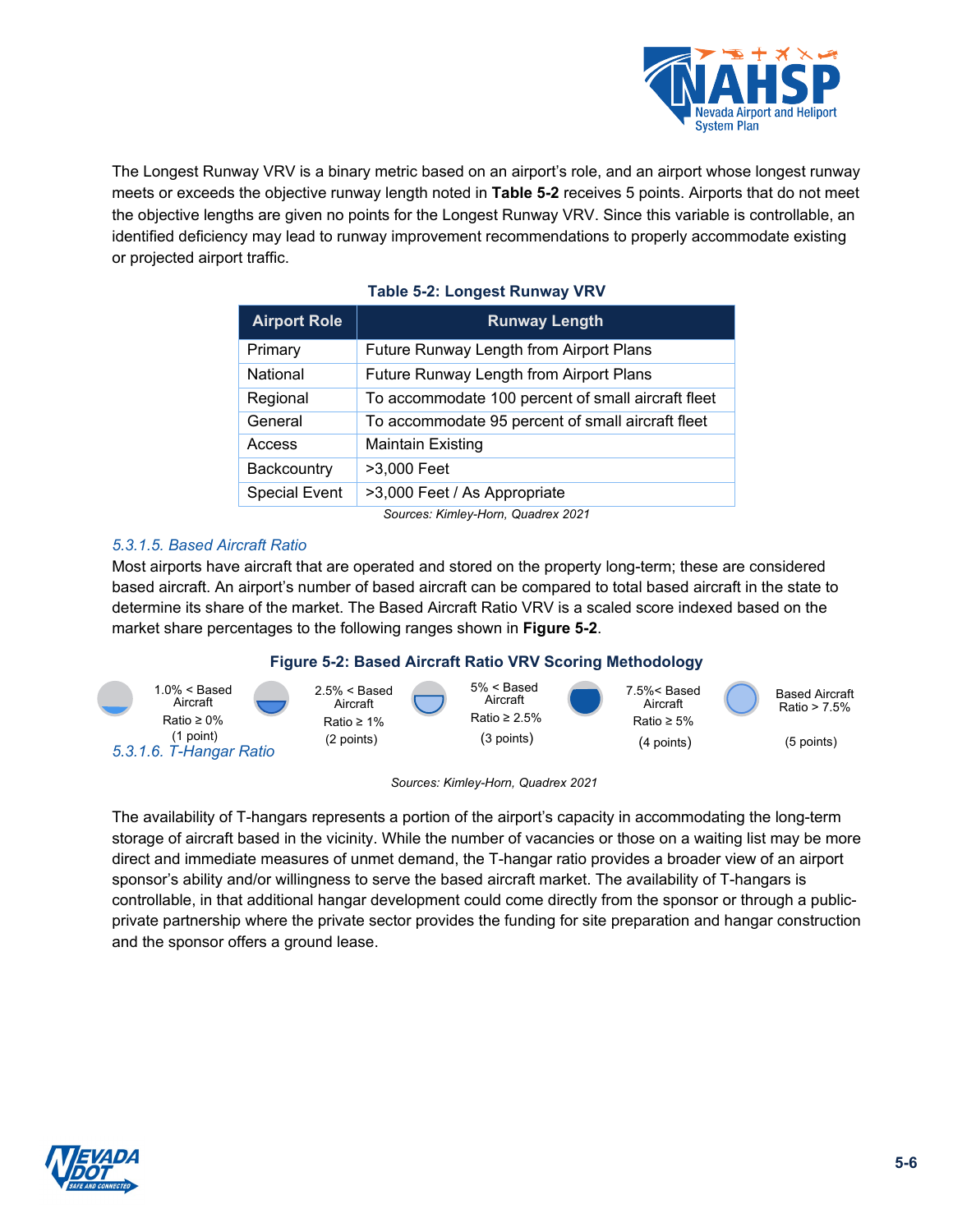

The T-hangar ratio divides the number of based aircraft by the total number of T-hangars with the assumption that a higher ratio is an indication of a market well-served while a lower ratio may infer a deficiency and that aircraft storage needs are being met at another airport. T-hangars operated privately were included in the total number of units. The T-hangar Ratio VRV is a binary score based on an airport's NAHSP role and is 5 points if the objectives listed in **[Table 5-3](#page-6-0)** are met, and 0 points if not.

<span id="page-6-0"></span>Airports with no based aircraft and no T-hangars are considered to have met the demand. As Primary airports primarily serve aircraft not typically housed in T-hangars, airports within this role were given a score of 5. Additionally, if an airport cannot meet the objective with T-hangars alone, the availability and use of conventional hangars should be reviewed. In cases where conventional hangars are currently utilized for long-term based aircraft storage, the conventional hangars should be factored into the hangar ratio calculation to better determine if available hangar facilities are meeting demand.

| <b>Airport Role</b>  | <b>T-Hangar Ratio</b> |
|----------------------|-----------------------|
| Primary              | > 0.90                |
| National             | $0.70 - 0.80$         |
| Regional             | $0.60 - 0.70$         |
| General              | $0.50 - 0.60$         |
| Access               | > 0.25                |
| <b>Backcountry</b>   | > 0.25                |
| <b>Special Event</b> | None                  |

| Table 5-3: T- Hangar Ratio VRV |  |
|--------------------------------|--|
|--------------------------------|--|

*Sources: Kimley-Horn, Quadrex 2021*

#### *5.3.1.7. Fuel Availability*

The availability of aircraft fuel is a vital service for aircraft operators both for those based at the airport and for visitors. Jets, turboprops, and turbine-powered helicopters require Jet A fuel while aircraft powered by reciprocating (piston) engines use 100 octane low lead aviation gasoline (100LL or "AvGas"). Some airports may have one or more fixed-base operators (FBO) that offer attended full-service fueling for both Jet A and/or AvGas. Others may not have an FBO but offer a self-service fuel facility that includes a 24-hour credit card transaction kiosk, usually just for AvGas. For larger airports in the NAHSP system, full-service (FS) Jet A and AvGas in addition to self-service (SS) AvGas are required to achieve the recommended fuel services objective. Smaller airports are only required to have some form of fuel available. Since this variable is controllable, it may serve to encourage airport sponsors to provide or attract fuel services if deficient based on the level and type of demand at the airport.

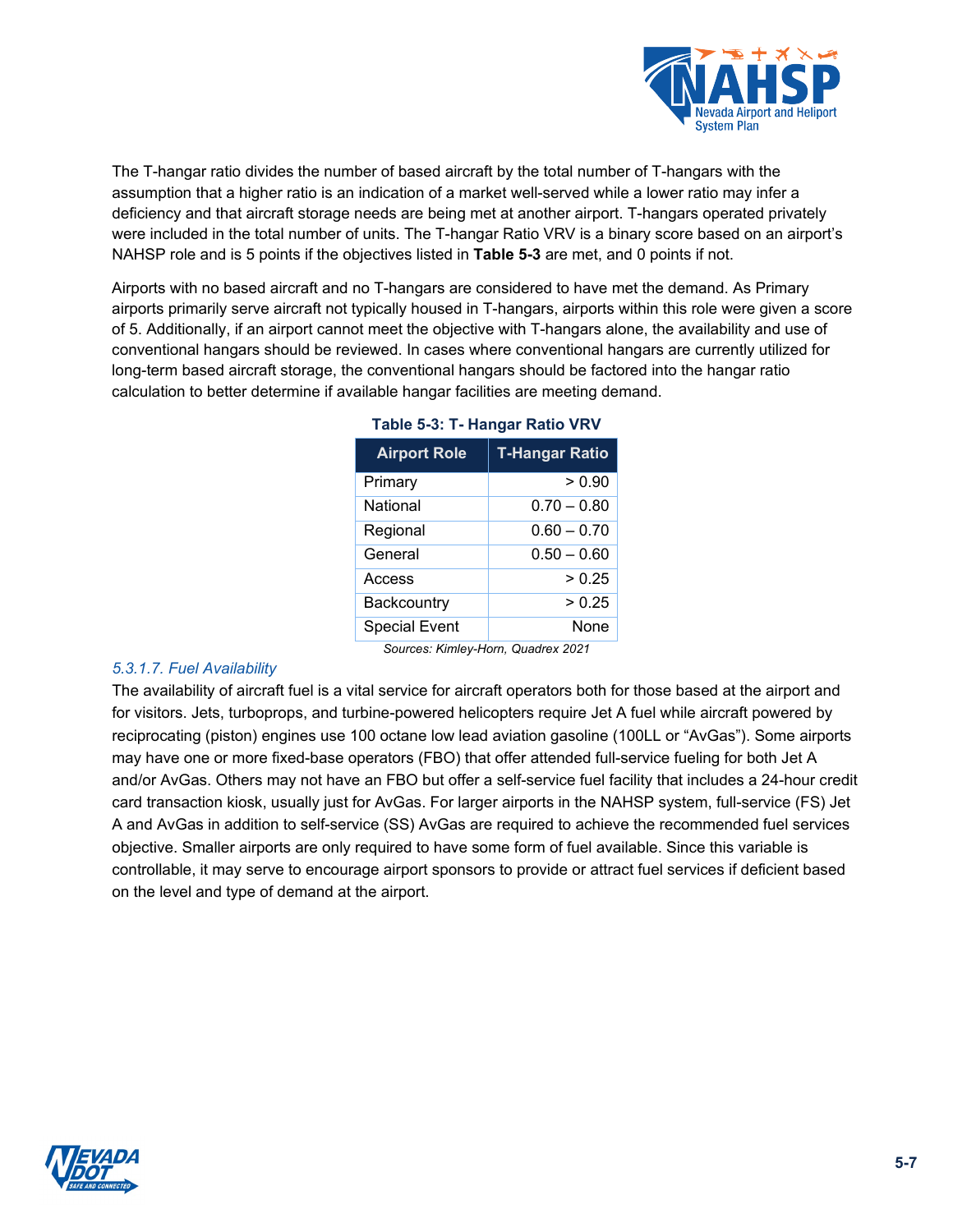

The Fuel Availability VRV has a binary hybrid score based on the airport's role as shown in **[Table 5-4](#page-7-0)**. If the objectives of the airport role are met**,** it would receive 5 points; if it has at least one type of fuel, it would receive 3 points; and if no fuel is available, the airport receives 0 points. The availability of self-service fuel assumes that that the facility has an unattended credit card reader.

<span id="page-7-0"></span>

| <b>Airport Role</b>  | <b>Fuel Availability</b> | <b>Fuel Service</b>                                   |
|----------------------|--------------------------|-------------------------------------------------------|
| <b>Primary</b>       | Jet A & 100LL            | Full Service and Self Service with Credit Card Reader |
| <b>National</b>      | Jet A & 100LL            | Full Service and Self Service with Credit Card Reader |
| Regional             | Jet A & 100LL            | Full Service and Self Service with Credit Card Reader |
| General              | Jet A or 100LL           | Self Service with Credit Card Reader                  |
| <b>Access</b>        | Jet A or 100LL           | Self Service with Credit Card Reader                  |
| <b>Backcountry</b>   | No Fuel Service          |                                                       |
| <b>Special Event</b> | As Appropriate           |                                                       |

## **Table 5-4: Fuel Availability VRV**

*Sources: Kimley-Horn, Quadrex 2021*

## *5.3.1.8. Aircraft Maintenance*

Like fuel, the availability of aircraft maintenance services can strengthen an airport's attractiveness to based and transient aircraft operators. Services can include major or minor maintenance and repair of aircraft structures and engines. These can be offered by the same FBO that provides aircraft fueling, although shops that specialize in aircraft maintenance are becoming more common.

<span id="page-7-1"></span>Like the Fuel Availability VRV, the accessibility of aircraft maintenance is somewhat controllable by the sponsor, who can recruit shops to locate at an airport. The presence of aircraft maintenance is identified in the FAA 5010 facilities database. As an element of the VRVs for the Regional Significance, Aircraft Maintenance is a binary score shown in **[Table 5-5](#page-7-1)**, based on the role of the airport. For larger airports, 5 points are given for the presence of major maintenance services for either aircraft airframes or powerplants while at smaller airports, 5 points are given for the presence of minor maintenance in either category. No points are given for airports that do not have any aircraft maintenance capabilities on-airport.

| <b>Airport</b><br><b>Role</b> | <b>Aircraft</b><br><b>Maintenance</b> |
|-------------------------------|---------------------------------------|
| Primary                       | Major                                 |
| National                      | Major                                 |
| Regional                      | Minor                                 |
| General                       | Minor                                 |
| Access                        | None                                  |
| Backcountry                   | None                                  |
| <b>Special Event</b>          | None                                  |

## **Table 5-5: Aircraft Maintenance VRV**

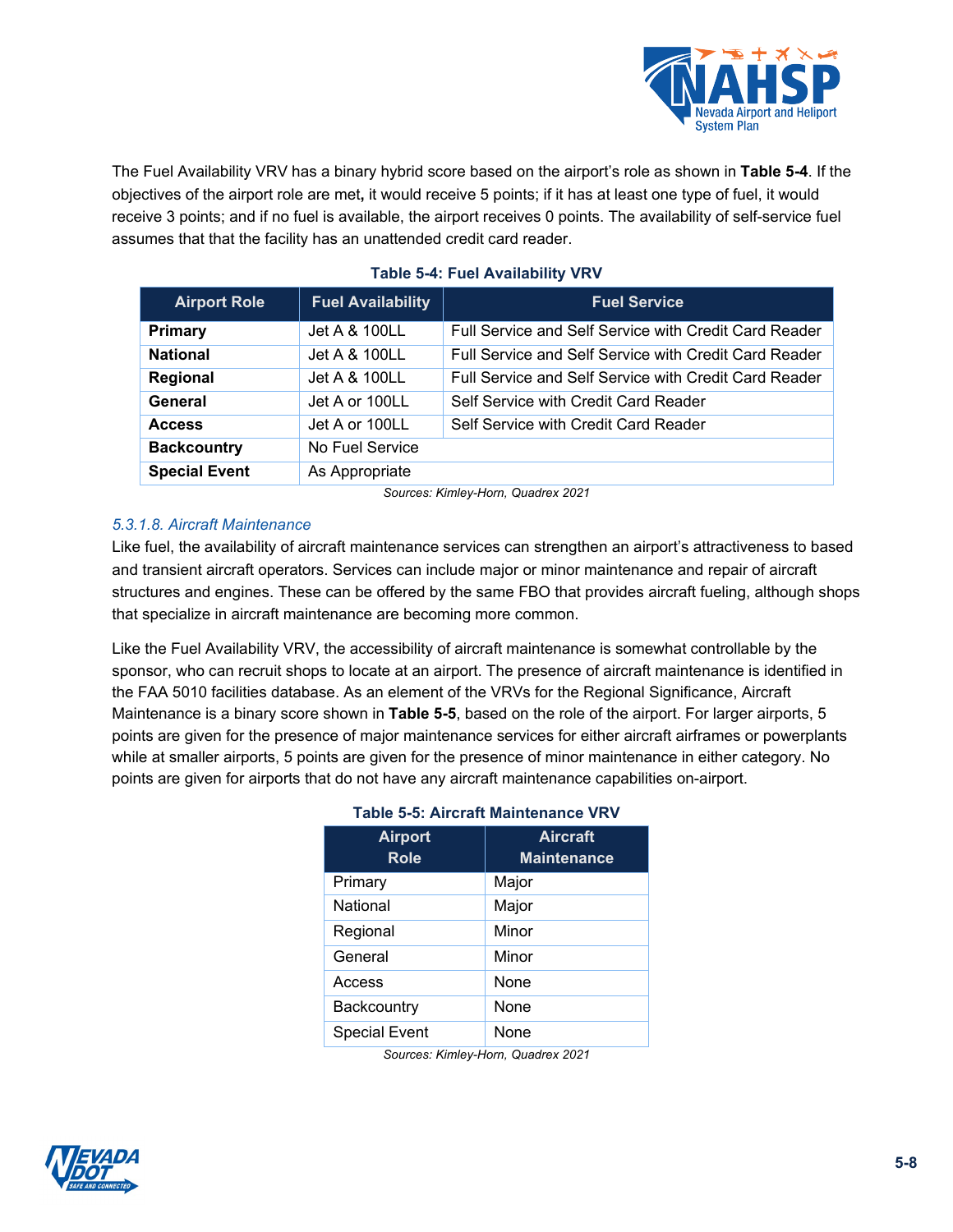

## *5.3.1.9. Instrument Approach*

The ability to use an airport during inclement weather conditions is facilitated by the availability of an instrument approach procedure. Historically, these procedures were developed using on-airport or nearby navigation aids or specialized ground-based equipment which was expensive to install and maintain. The advent of instrument approach procedures using satellite-based global positioning system (GPS) has allowed new procedures to be developed inexpensively for most airports. While the weather in Nevada is characterized as sunny or partially sunny 65 to 80 percent of the time, the availability of an instrument procedure provides the flexibility for users to operate into an airport during inclement weather conditions.

The Instrument Approach VRV is a binary hybrid score of 5 points for an airport that meets its role-based objectives for its most precise approach type and lowest objectives, shown in **[Table 5-6](#page-8-0)**. Note that the class and objectives shown were not used in evaluating the instrument approach itself. If an airport does not meet the criteria, one point is removed for each level below the objective that should be met.

<span id="page-8-0"></span>

| <b>Role</b>                                                                                                               | <b>Class</b> | <b>Approach Type</b> | <b>Additional Considerations*</b> |  |
|---------------------------------------------------------------------------------------------------------------------------|--------------|----------------------|-----------------------------------|--|
| Primary                                                                                                                   | C            | Precision            | 200'- 300' AGL / 1/2 mile         |  |
| National                                                                                                                  | D            | <b>LPV</b>           | 200'- 300' AGL / 1/2 mile         |  |
| Regional                                                                                                                  | D/E          | Non-Precision/VNAV   | 300'- 350' / $\frac{3}{4}$ mile   |  |
| General                                                                                                                   | Е            | Non-Precision/LNAV   | $400'+71$ mile                    |  |
| Access                                                                                                                    | G            | Visual               | Clear of clouds / 1+ mile         |  |
| <b>Backcountry/Special Event</b>                                                                                          | G            | Visual               | Clear of clouds / 1+ mile         |  |
| Note: Localizer Precision with Vertical Guidance (LPV) Lateral Navigation/Vertical Navigation (LNAV/VNAV); *Not scored as |              |                      |                                   |  |

#### **Table 5-6: Instrument Approach VRV**

*part of ARV and just for additional consideration*

*Sources: Kimley-Horn, Quadrex 2021*

## *5.3.1.10. Summary – Regional Significance VRVs (VRS)*

<span id="page-8-1"></span>The V<sub>RS</sub> category provides a quantitative illustration of how an airport serves its community, users, and the national/state air transportation system. **[Table 5-7](#page-8-1)** summarizes this VRV with a maximum score of 45 points.

| <b>VRV</b><br>Code       | <b>Variable</b>             | <b>VRV Basis</b>     | <b>VRV</b><br><b>Score</b> |
|--------------------------|-----------------------------|----------------------|----------------------------|
| <b>RAO</b>               | Airport Ownership           | Scale                | 5                          |
| <b>RAU</b>               | <b>Airport Use</b>          | Additive             | 5                          |
| <b>RNA</b>               | <b>Nearest Airport</b>      | Scale                | 5                          |
| <b>RLR</b>               | Longest Runway              | <b>Binary</b>        | 5                          |
| <b>RBA</b>               | <b>Based Aircraft Ratio</b> | Scale                | 5                          |
| <b>RTH</b>               | T-Hangar Ratio              | Binary               | 5                          |
| <b>RFA</b>               | <b>Fuel Availability</b>    | <b>Binary Hybrid</b> | 5                          |
| <b>RAM</b>               | Aircraft Maintenance        | Binary               | 5                          |
| <b>RIA</b>               | Instrument Approach         | <b>Binary Hybrid</b> | 5                          |
| <b>Total Maximum VRS</b> |                             |                      | 45                         |

**Table 5-7: Summary – Regional Significance VRVs (VRS)**

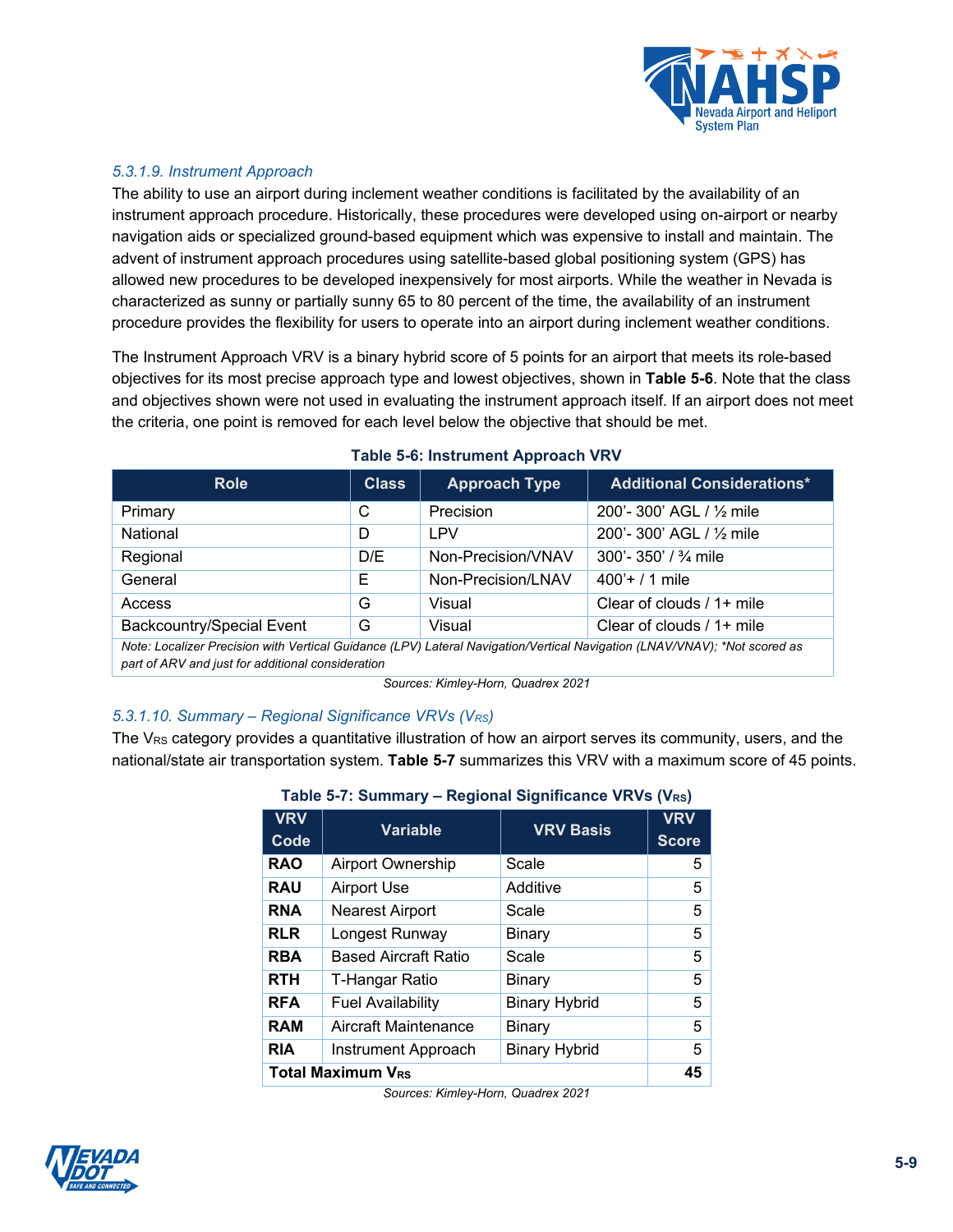

## **5.3.2. Airport Facilities Value (VAF)**

Similar to the Regional Significance Value (V<sub>RS</sub>), the Airport Facilities Value (V<sub>AF</sub>) can be used to compare the availability of resources that allow an airport to accommodate the range of aircraft relevant to its service role. Larger airports may have assets such as airfield pavement that support business aviation activity (i.e., primarily jets) while others may just provide basic facilities and services. All the various VRVs comprising the Airport Facilities Value can be controlled by the sponsor primarily by development as a capital improvement project. In many cases, these projects may be eligible for federal funding at NPIAS airports.

## *5.3.2.1. Airport ARC Category*

<span id="page-9-0"></span>In FAA Advisory Circular (AC) 150/5300-13A – *Airport Design*, the Airport Reference Code (ARC) is defined as an airport's highest Runway Design Code (RDC) less the visibility component, as discussed in Chapter 2. The combination of the Aircraft Approach Category (AAC) and Airplane Design Group (ADG) comprise the ARC, which is usually identified on the airport layout plan (ALP). The Airport ARC Category VRV serves to identify an airport's recommended airfield design standards compared to the most demanding aircraft currently using or expected to use the airfield. The ARC VRV depends on an airport's role and receives a binary score of 5 points if the airport meets the FAA's recommended ARC and 0 points if an airport does not meet the ARC. Roles and their recommended ARCs are shown in **[Table 5-8](#page-9-0)**.

| Role                                                                                 | <b>ARC</b>     |  |
|--------------------------------------------------------------------------------------|----------------|--|
| Primary                                                                              | C-II           |  |
| National                                                                             | C-II           |  |
| Regional                                                                             | B-II           |  |
| General                                                                              | B-II           |  |
| Access                                                                               | $B-I$          |  |
| Backcountry                                                                          | $A-I$          |  |
| <b>Special Event</b>                                                                 | As Appropriate |  |
| Note: For instances in which ARC classified as<br>small, partial points are awarded. |                |  |

## **Table 5-8: Airport ARC Category VRV**

*Sources: Kimley-Horn, Quadrex 2021*

#### *5.3.2.2. FAA Design Standards*

While the Airport ARC Category VRV provides the basis for the airfield design criteria, the FAA Design Standards VRV evaluates whether the existing characteristics of specific airfield components (e.g., runway or taxiway widths, separations, runway protection zones, etc.) meet the recommended design standards. These design standards are based on the typical characteristics of the airport's respective aircraft design group in FAA AC150/5300-13A.

The Design Standards VRV is a binary hybrid score with 5 points given to airports that meet all the standards. For any airfield component identified that does not meet the standards, 3 points are awarded if the deficiency has been recognized by a proposed project to address the issue. Otherwise, no points are given if a deficiency is not noted for subsequent action. The significance of this VRV is to identify the need for projects to help airports meet the design standards to accommodate users.

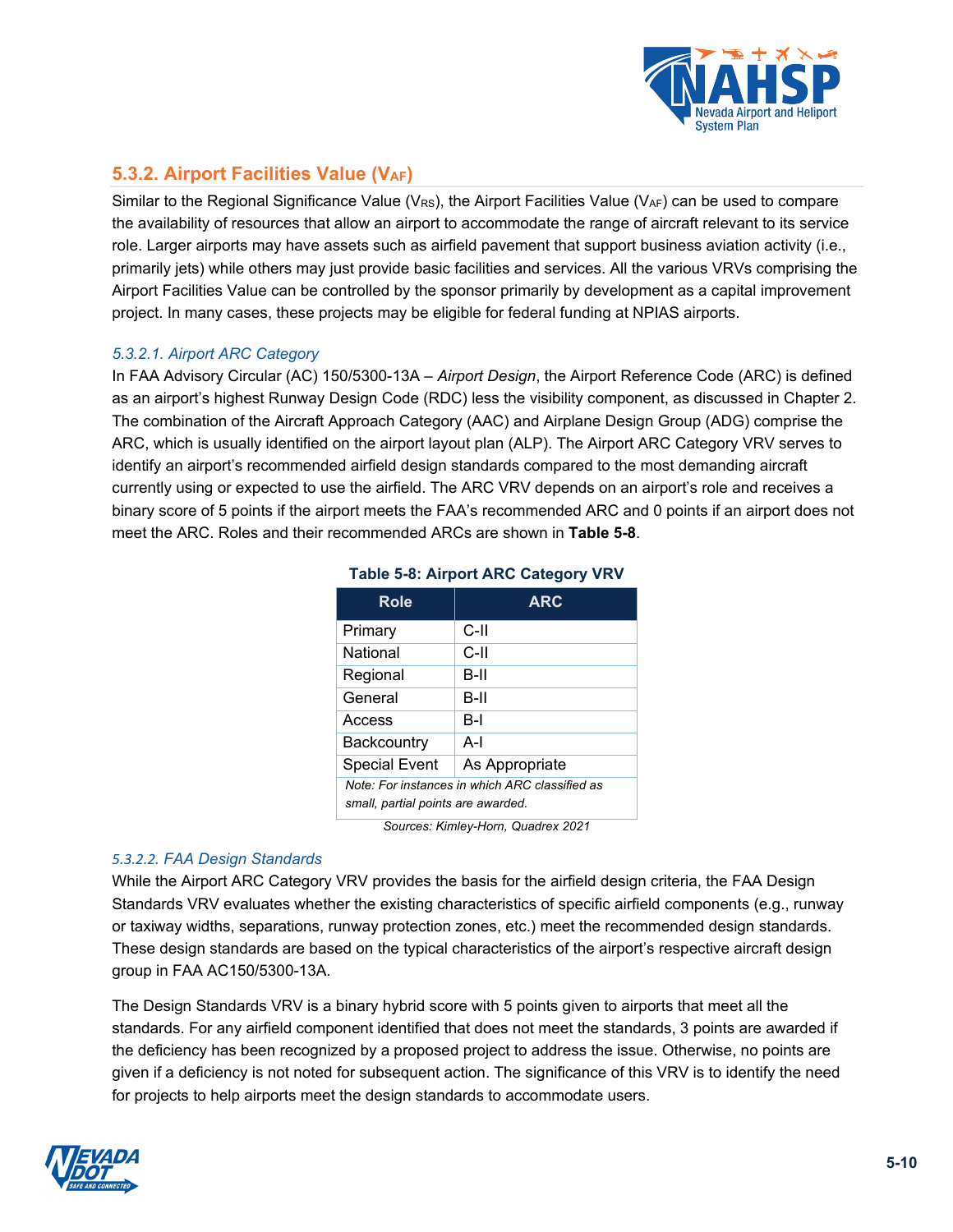

## *5.3.2.3. Runway Surface Type/Condition*

The Runway Surface Type/Condition VRV is a considerable factor in identifying whether the surface type and condition of the runway can continue to serve its aircraft demands. The runway surface and condition of the pavement are based on observations during airport inspections and published as part of the FAA's Airport Master Record (Form 5010). Additionally, a select few airports within the NPIAS undergo further pavement inspections that might confirm the existing pavement condition; this information was utilized in the evaluation of the airports based on their role. The condition levels range from Excellent (E) to Failed (L), as discussed in more detail in **Chapter 2**. These conditions provide critical information on the remaining longevity of the pavement. Unpaved runways may have an engineered surface (graded, gravel, etc.) but based on traffic levels, may be reaching the point where runway paving should be considered.

This valuable information can assist in identifying where a reconstruction or rehabilitation project should be planned to preserve the integrity of the runway pavement. Per the airport's NAHSP role, most airports are given 5 points if the runway is paved. Exceptions include Access and Backcountry airports, which are not expected to have paved runways. The Runway Surface Type/Condition VRV is a binary hybrid score based on the airport's role in either meeting the objectives (5 points), meets one of the objectives for the airport's role (3 points), or not meeting (0 points) the objectives shown in **[Table 5-9](#page-10-0)**.

<span id="page-10-0"></span>

| <b>Role</b>                                        | <b>Runway Surface</b> | <b>Runway Condition</b> |  |
|----------------------------------------------------|-----------------------|-------------------------|--|
| Primary                                            | Paved                 | Excellent, PCI > 86     |  |
| National                                           | Paved                 | Excellent, PCI > 86     |  |
| Regional                                           | Paved                 | Good, PCI >71           |  |
| General                                            | Paved                 | Good, PCI >71           |  |
| Access                                             | Non-Paved**           | Fair, $PCI > 56$        |  |
| Backcountry                                        | Non-Paved**           | Fair, $PCI > 56$        |  |
| <b>Special Event</b>                               | As Appropriate        | Fair, PCI >56           |  |
| Notes: **Non-Paved runway surfaces exclude the PCI |                       |                         |  |

#### **Table 5-9: Runway Surface Type/Condition VRV**

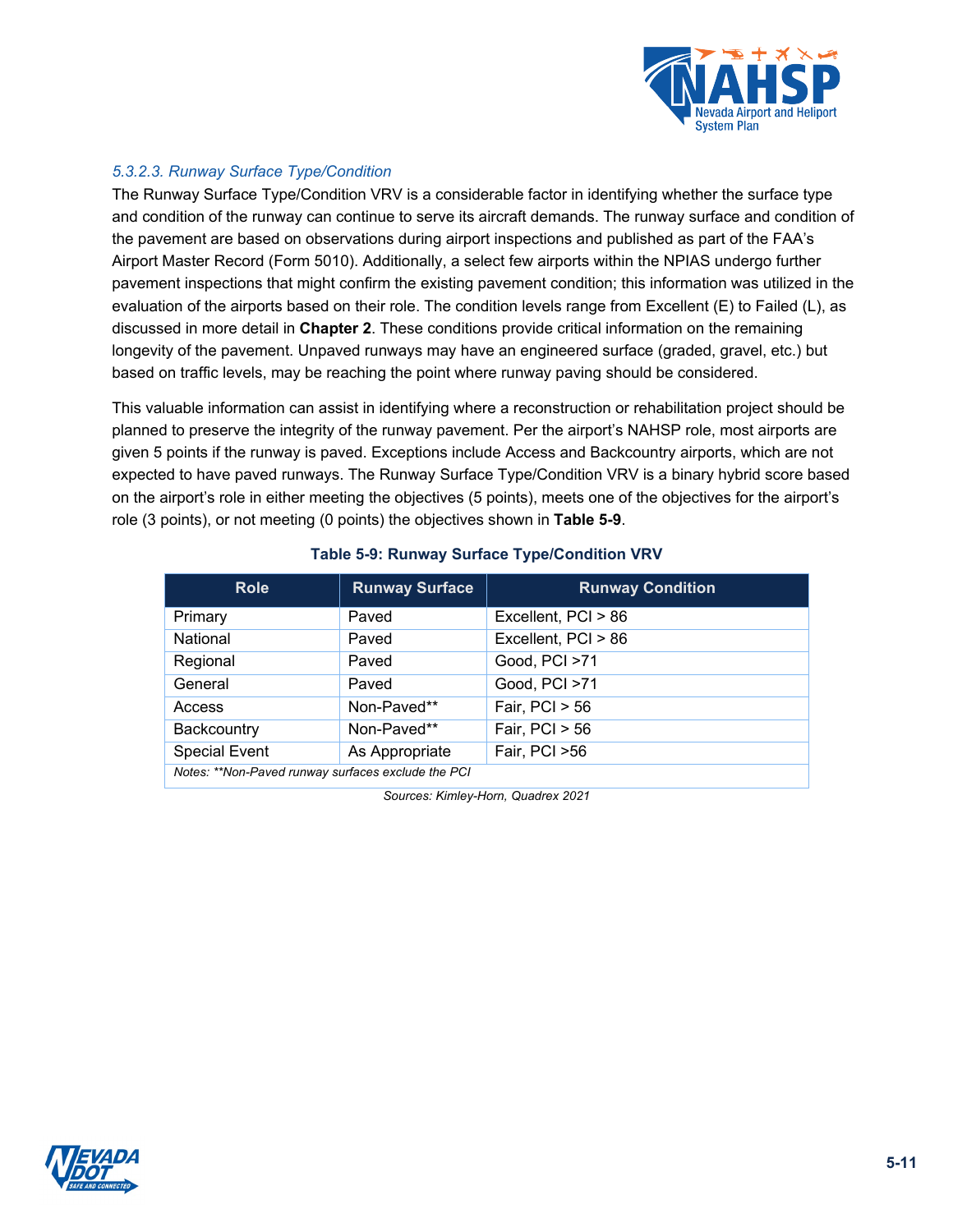

## *5.3.2.4. Runway Lighting*

<span id="page-11-0"></span>The Runway Lighting VRV is another element among the airport facility objectives and identifies the ability to use the airfield at night or during low visibility weather. The Runway Lighting VRV score is binary with 5 points awarded based on the following objectives in **[Table 5-10](#page-11-0)**. A score of 5 points for the Runway Lighting VRV indicates that the airport has the minimum level of airfield lighting appropriate for its role, otherwise no points are allocated, which serves to identify the need for airfield lighting improvements.

| <b>Role</b>                                                                | <b>Runway Lighting</b> | <b>Remarks</b>      |  |  |
|----------------------------------------------------------------------------|------------------------|---------------------|--|--|
| Primary                                                                    | <b>MIRL</b>            | <b>HIRL</b> desired |  |  |
| National                                                                   | MIRL                   | <b>HIRL</b> desired |  |  |
| Regional                                                                   | <b>MIRL</b>            |                     |  |  |
| General                                                                    | LIRL                   |                     |  |  |
| Access                                                                     | Reflectors             | <b>LIRL</b> desired |  |  |
| Backcountry                                                                | None                   |                     |  |  |
| <b>Special Event</b>                                                       | As Appropriate         |                     |  |  |
| Notes: HIRL - High intensity: MIRL - Medium intensity: LIRL - Low<br>level |                        |                     |  |  |

|  |  | Table 5-10: Runway Lighting VRV |  |
|--|--|---------------------------------|--|
|--|--|---------------------------------|--|

*Sources: Kimley-Horn, Quadrex 2021*

#### *5.3.2.5. Taxiway*

The Taxiway VRV is based on existing taxiway facilities associated with the primary runway. A full-length parallel taxiway is preferable especially for busier airports since it provides the opportunity for accessing the runway for immediate departure and exiting the runway upon arrival. FAA considers a full parallel taxiway a fundamental component of the airfield. While partial parallel taxiways, turnarounds, and holding aprons provide some enhancement of runway capacity by providing access and egress opportunities when a full parallel taxiway is not available, it still falls short of the minimum criteria for NPIAS airports.

<span id="page-11-1"></span>The Taxiway VRV is a binary score identifying if an airport meets the criteria appropriate for its role objectives per role listed in **[Table 5-11](#page-11-1)**. A score of 5 points identifies that the airport has sufficient airfield to serve the air traffic, while 0 points for the Taxiway VRV identifies the need for taxiway improvement projects to aid the capability of the runway to meet air traffic demand.

| <b>Role</b>          | <b>Taxiway Type</b>                |
|----------------------|------------------------------------|
| Primary              | Full Parallel to all Runways       |
| National             | Full Parallel to all Runways       |
| Regional             | Full Parallel to Primary Runway    |
| General              | Partial Parallel to Primary Runway |
| Access               | Turnarounds                        |
| Backcountry          | Turnarounds or Holding pads        |
| <b>Special Event</b> | As Appropriate                     |

#### **Table 5-11: Taxiway VRV**



*Sources: Kimley-Horn, Quadrex 2021*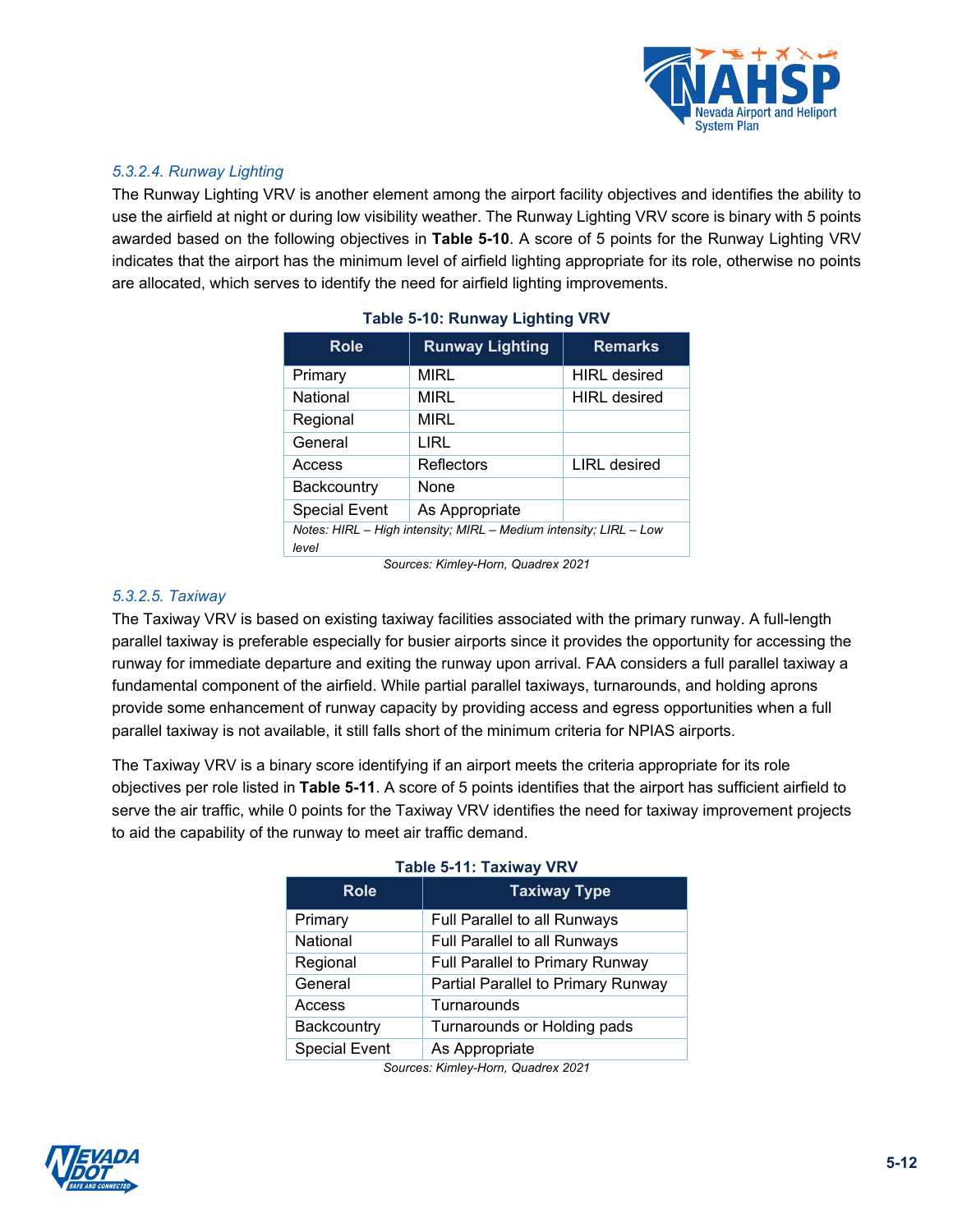

### *5.3.2.6. Visual Aids*

Visual Aids VRV is based on the existing visual aid systems that provide information and guidance or assistance to pilots when utilizing the airport. The visual aids considered and evaluated included Runway End Identifier Lights (REILs), Visual Approach Slope Indicator or Precision Approach Path Indicator (VASI/PAPI), Approach Light Systems (ALS), Rotating Beacon, and Lighted Wind Cone/Wind Cone. Each form of visual aids has different performance requirements in whether it provides lighting guidance, wind indicator, or assistance with air traffic. These various instruments are crucial infrastructure to each airport in serving the air traffic demand.

The Visual Aids VRV is a binary hybrid score in which an airport has all the objective visual aids or more than listed in **[Table 5-12](#page-12-0)** receive 5 points. If an airport does not meet the criteria, one point is removed for each visual aid objective deficiency.

| <b>Role</b>          | <b>Visual Aids Objective</b>                                  |  |
|----------------------|---------------------------------------------------------------|--|
| Primary              | Rotating Beacon, Lighted Wind Cone, PAPI/VASIs, and ALS/REILs |  |
| National             | Rotating Beacon, Lighted Wind Cone, PAPI/VASIs, and ALS/REILs |  |
| Regional             | Rotating Beacon, Wind Cone, REILs, and PAPI/VASIs             |  |
| General              | Rotating Beacon and Wind Cone                                 |  |
| Access/Backcountry   | Wind Cone                                                     |  |
| <b>Special Event</b> | As Appropriate                                                |  |

#### <span id="page-12-0"></span>**Table 5-12: Visual Aids VRV**

*Sources: Kimley-Horn, Quadrex 2021*

## *5.3.2.7. Weather Reporting*

The Weather Reporting VRV identifies the availability of a weather reporting system at an airport. The objective for this metric is measured by the presence of an Automated Surface Observing System (ASOS) which is owned and operated by the federal government (FAA or National Weather Service) or an Automated Weather Observing System (AWOS) which is owned and operated by the airport sponsor. For AWOS systems, there may be distinctions as to whether the unit is an AWOS I, II, or III, which indicates the presence of various sensors that report weather conditions beyond basic weather information. Examples of observations include the altimeter setting, wind direction and velocity, and temperature/dew point information.

<span id="page-12-1"></span>An ASOS or AWOS is the objective for all airports except for the Access category, which may have an automated UNICOM or other reporting system. Backcountry airports have no criteria for weather reporting. In addition to weather reporting, an additional criterion for Primary airports is the presence of an Air Traffic Control Tower (ATCT). For evaluating the airport's Weather Reporting VRV, scoring is based upon a binary score (5 points) for meeting the objectives listed in **[Table 5-13](#page-12-1)**.

| <b>Role</b> | <b>Weather Reporting</b> |
|-------------|--------------------------|
| Primary     | ATCT, AWOS/ASOS          |
| National    | AWOS/ASOS                |
| Regional    | AWOS/ASOS                |
| General     | AWOS/ASOS                |

#### **Table 5-13: Weather Reporting VRV**

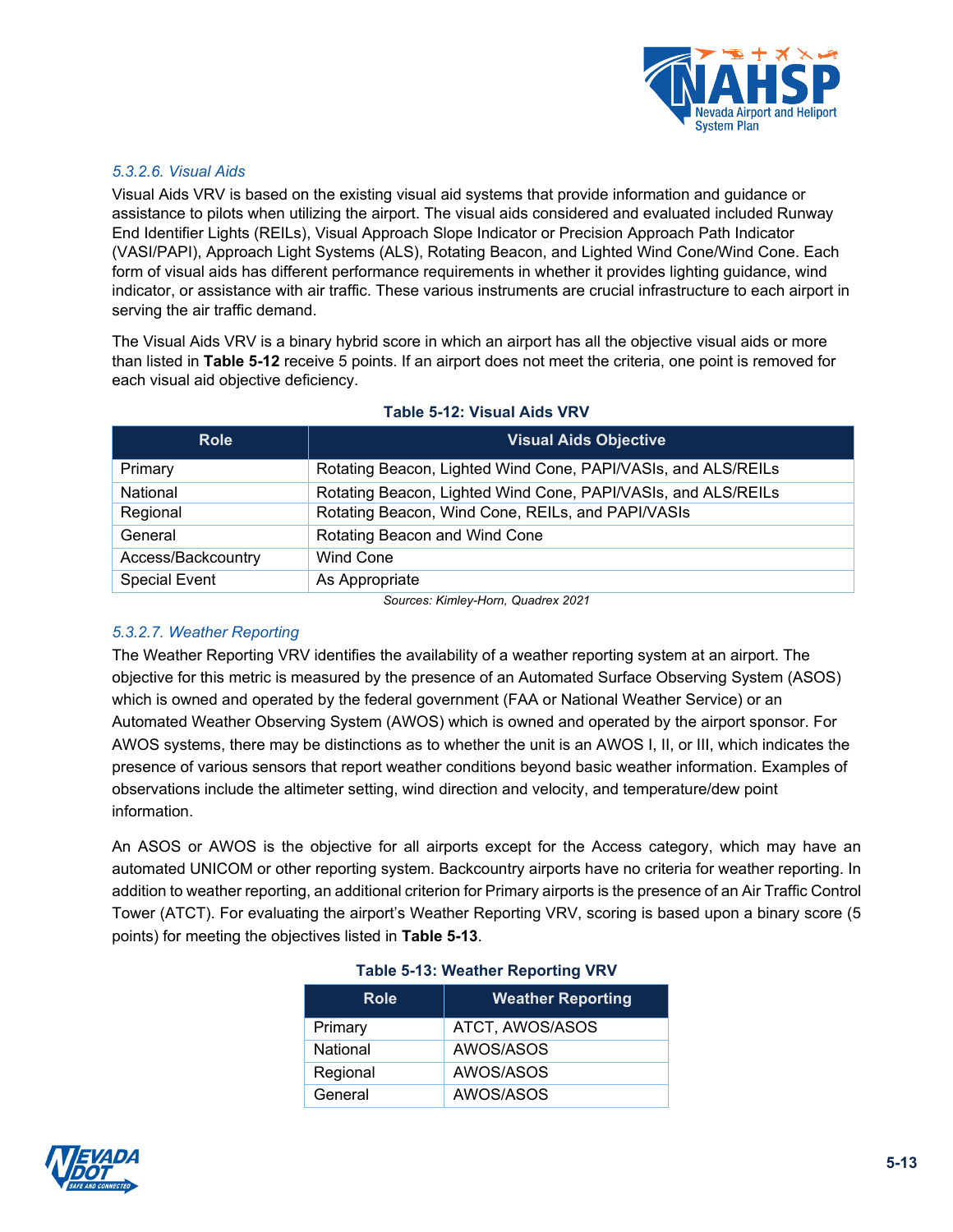

| <b>Role</b>          | <b>Weather Reporting</b> |
|----------------------|--------------------------|
| Access               | <b>UNICOM</b>            |
| Backcountry          | None                     |
| <b>Special Event</b> | As Appropriate           |
| -<br>.               | $\cdots$ $\cdots$        |

*Sources: Kimley-Horn, Quadrex 2021*

## *5.3.2.8. GA Terminal*

At a minimum, an airport's terminal facility provides basic shelter and amenities for users. Besides a public lobby, amenities can include public restrooms, lounge areas, a conference room, and a snack/beverage vending area. Areas designated specifically for pilots will usually include a weather briefing room and in some cases, private lounge/rest area. At commercial service airports, the GA facilities may be co-located or adjoined with commercial passenger services. At larger GA airports, a dedicated terminal will house basic facilities, amenities, an FBO counter, office/operations areas, airport management offices, and even fully equipped workout rooms for pilots, among other spaces.

The GA Terminal VRV assesses the current facilities at an airport and identifies the need to plan and develop improvements to provide basic features to serve the airport's users. The GA Terminal VRV is scored as a binary metric based on the following role of the airport and features shown in **[Table 5-14](#page-13-0)**. If the airport has a GA Terminal and meets or surpasses the recommended features, it receives 5 points. An airport receives no points if it does not meet the criteria based on the airport role.

<span id="page-13-0"></span>

| <b>Role</b>                                               | <b>GA</b><br><b>Terminal</b> | <b>Features</b>                                |
|-----------------------------------------------------------|------------------------------|------------------------------------------------|
| Primary                                                   | Yes*                         | Public Restrooms/Conference Room/Pilots Lounge |
| National                                                  | Yes                          | Public Restrooms/Conference Room/Pilots Lounge |
| Regional                                                  | Yes                          | Public Restrooms/Conference Room/Pilots Lounge |
| General                                                   | No.                          | <b>Public Restrooms</b>                        |
| Access                                                    | <b>No</b>                    | <b>Public Restrooms Desired</b>                |
| Backcountry                                               | <b>No</b>                    | <b>Public Restrooms Desired</b>                |
| <b>Special Event</b>                                      | <b>No</b>                    | <b>Public Restrooms Desired</b>                |
| Note: * Features may be combined with Commercial Terminal |                              |                                                |

#### **Table 5-14: GA Terminal VRV**

*Sources: Kimley-Horn, Quadrex 2021*

## *5.3.2.9. Utilities*

The Utilities VRV is based on an evaluation of an airport's existing basic services for utilities such as electrical, water (or well), and sanitary sewer (or septic) systems. These utilities are necessary to support the airfield (e.g., lighting, visual aids, etc.) as well as for fire protection and the facilities in the GA terminal.

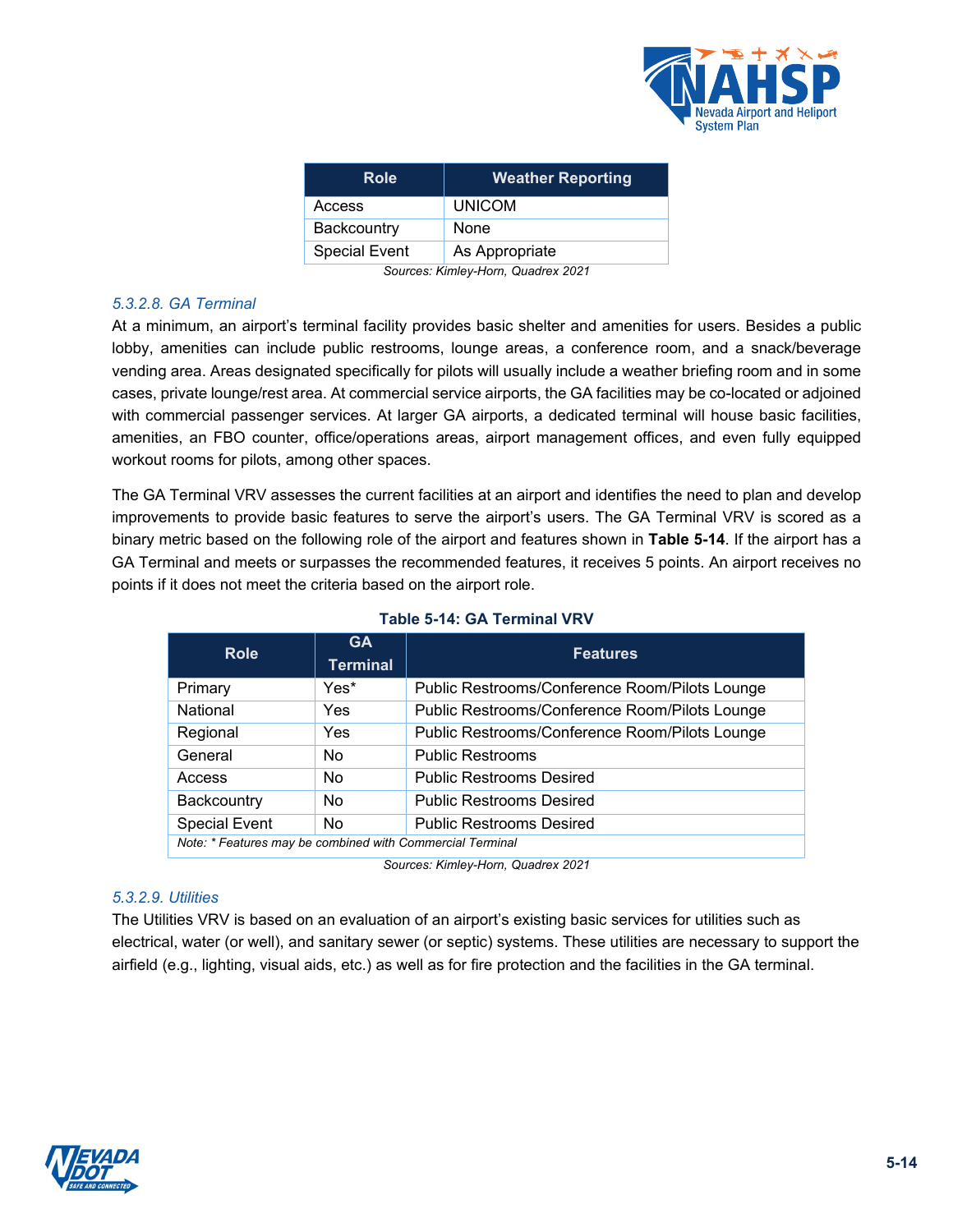

<span id="page-14-0"></span>This metric is based on the airport's role and is scored as a binary hybrid, with 5 points given for meeting all of the objectives, 3 points for meeting 50 percent of the objectives, and 1 point for meeting at least one objective for utilities services. **[Table 5-15](#page-14-0)** presents the utilities objectives based on each airport role.

| <b>Role</b>          | <b>Electric</b> | <b>Water</b> | <b>Sewer</b><br>(or Septic) |
|----------------------|-----------------|--------------|-----------------------------|
| Primary              | Yes             | Yes          | Yes                         |
| National             | Yes             | Yes          | Yes                         |
| Regional             | Yes             | Yes          | Yes                         |
| General              | Yes             | Yes          | No                          |
| Access               | Yes             | Yes          | No                          |
| Backcountry          | Yes             | Yes          | No                          |
| <b>Special Event</b> | Yes             | Yes          | No                          |

### **Table 5-15: Utilities VRV**

*Sources: Kimley-Horn, Quadrex 2021*

The Utilities VRV is an indication of an airport's capacity to support and protect the recommended existing facilities in addition to the potential development of new aeronautical and non-aeronautical businesses and other activities.

## *5.3.2.10. Security/Wildlife Fencing*

Fencing around the airfield is recommended for discouraging unauthorized access by people or vehicles and inhibiting wildlife access. While fencing is required for commercial service airports certified under 14 CFR Part 139, the funding eligibility of full perimeter fencing at general aviation airports must be justified based on specific needs. This can include a recommendation from a wildlife hazard management plan or other needs based on prevailing conditions such as an urban setting.

<span id="page-14-1"></span>The significance of the Security/Wildlife Fencing VRV is to identify the ability to protect the airport from runway incursion accidents, collisions with wildlife, theft, vandalism, and other unauthorized or unwanted access. This VRV is evaluated by binary scoring, in which the airports meeting the objective for their role receive 5 points as outlined in **[Table 5-16](#page-14-1)**. If the objectives are not met, the airport receives no points.

| <b>Role</b>          | <b>Security Fencing</b> | <b>Wildlife Fencing</b> |
|----------------------|-------------------------|-------------------------|
| Primary              | Full                    | Full                    |
| National             | Full                    | Full                    |
| Regional             | Full                    | Full                    |
| General              | Partial                 | Partial                 |
| Access               | None                    | None                    |
| Backcountry          | None                    | None                    |
| <b>Special Event</b> | None                    | None                    |

#### **Table 5-16: Security/Wildlife Fencing VRV**

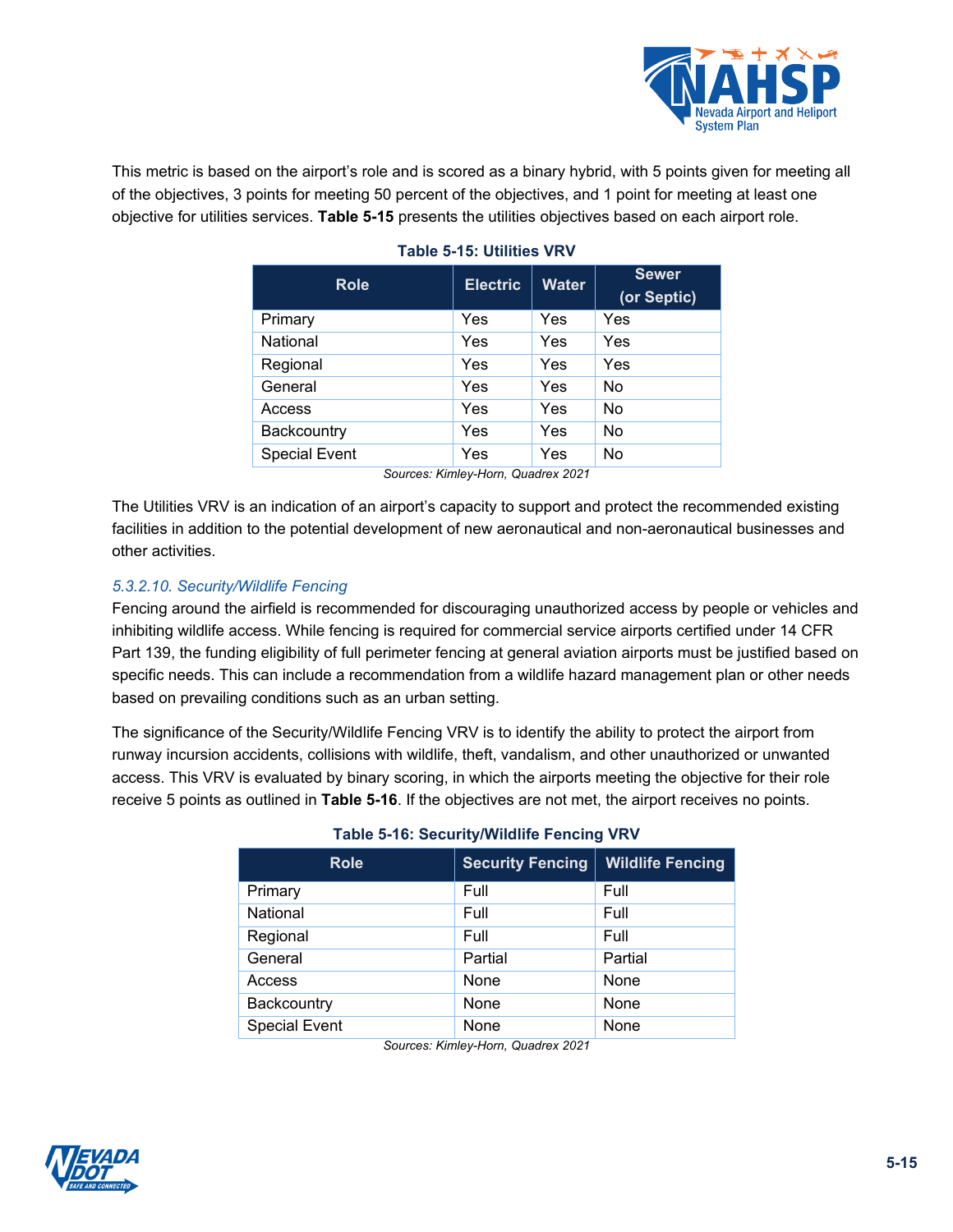

## *5.3.2.11. Communications Connectivity*

Communications Connectivity as a VRV is meant to measure the airport's existing communications infrastructure to provide users with access to basic telephone access, cellular, and internet services. Public phone access is defined as widespread availability in the terminals of both larger and small airports. The ability to make phone calls for emergency services, ground transportation, or to obtain online weather briefings and filing of flight plans are just a few of the common yet important communication needs.

<span id="page-15-0"></span>The Communications Connectivity VRV is a binary hybrid score based on the airport's role meeting the objectives listed in **[Table](#page-15-0) 5-17.** Scores per role are given based on meeting all objectives (5 points), meeting 50 percent of the objectives (3 points), and meeting at least one objective (1 point).

| <b>Role</b>                                            | <b>Public</b> | <b>Cellular</b> | <b>Free Wi-Fi</b> |
|--------------------------------------------------------|---------------|-----------------|-------------------|
|                                                        | <b>Phone</b>  | (Data/4G)       | in Terminal       |
| Primary                                                | Yes           | Yes             | Yes               |
| National                                               | Yes           | Yes             | Yes               |
| Regional                                               | Yes           | Yes             | Yes               |
| General                                                | Yes           | Yes             | No                |
| Access                                                 | Yes*          | Yes*            | No                |
| Backcountry                                            | None          | None            | None              |
| <b>Special Event</b>                                   | None          | None            | None              |
| *For Access, a public phone or cellular is acceptable. |               |                 |                   |

## **Table 5-17: Communications Connectivity VRV**

*Sources: Kimley-Horn, Quadrex 2021*

#### *5.3.2.12. Summary – Airport Facilities VRVs (VAF)*

<span id="page-15-1"></span>**[Table 5-18](#page-15-1)** presents a summary of the value rating variables that comprise the Airport Facilities VRV component of the ARV. The maximum score for the  $V_{AF}$  is 55 points for the Airport Facilities evaluated.

| <b>VRV</b><br>Code | <b>Variable</b>                      | <b>VRV Basis</b>     | <b>VRV</b><br><b>Score</b> |
|--------------------|--------------------------------------|----------------------|----------------------------|
| <b>FAR</b>         | <b>Runway ARC Category</b>           | Binary               | 5                          |
| <b>FDS</b>         | <b>FAA Design Standards</b>          | <b>Binary Hybrid</b> | 5                          |
| <b>FRS/FRC</b>     | <b>Runway Surface Type/Condition</b> | <b>Binary Hybrid</b> | 5                          |
| <b>FRL</b>         | Runway Lighting                      | Binary               | 5                          |
| <b>FTW</b>         | Taxiways                             | <b>Binary</b>        | 5                          |
| <b>FVA</b>         | Visual Aids                          | <b>Binary Hybrid</b> | 5                          |
| <b>FWR</b>         | <b>Weather Reporting</b>             | <b>Binary</b>        | 5                          |
| <b>FTM</b>         | <b>GA Terminal</b>                   | <b>Binary</b>        | 5                          |
| <b>FUT</b>         | <b>Utilities</b>                     | <b>Binary Hybrid</b> | 5                          |
| <b>FSF</b>         | Security/Wildlife Fencing            | Binary               | 5                          |
| <b>FCC</b>         | <b>Communications Connectivity</b>   | <b>Binary Hybrid</b> | 5                          |
| <b>Total VAF</b>   |                                      |                      | 55                         |

## **Table 5-18: Summary – Airport Facilities VRVs (VAF)**

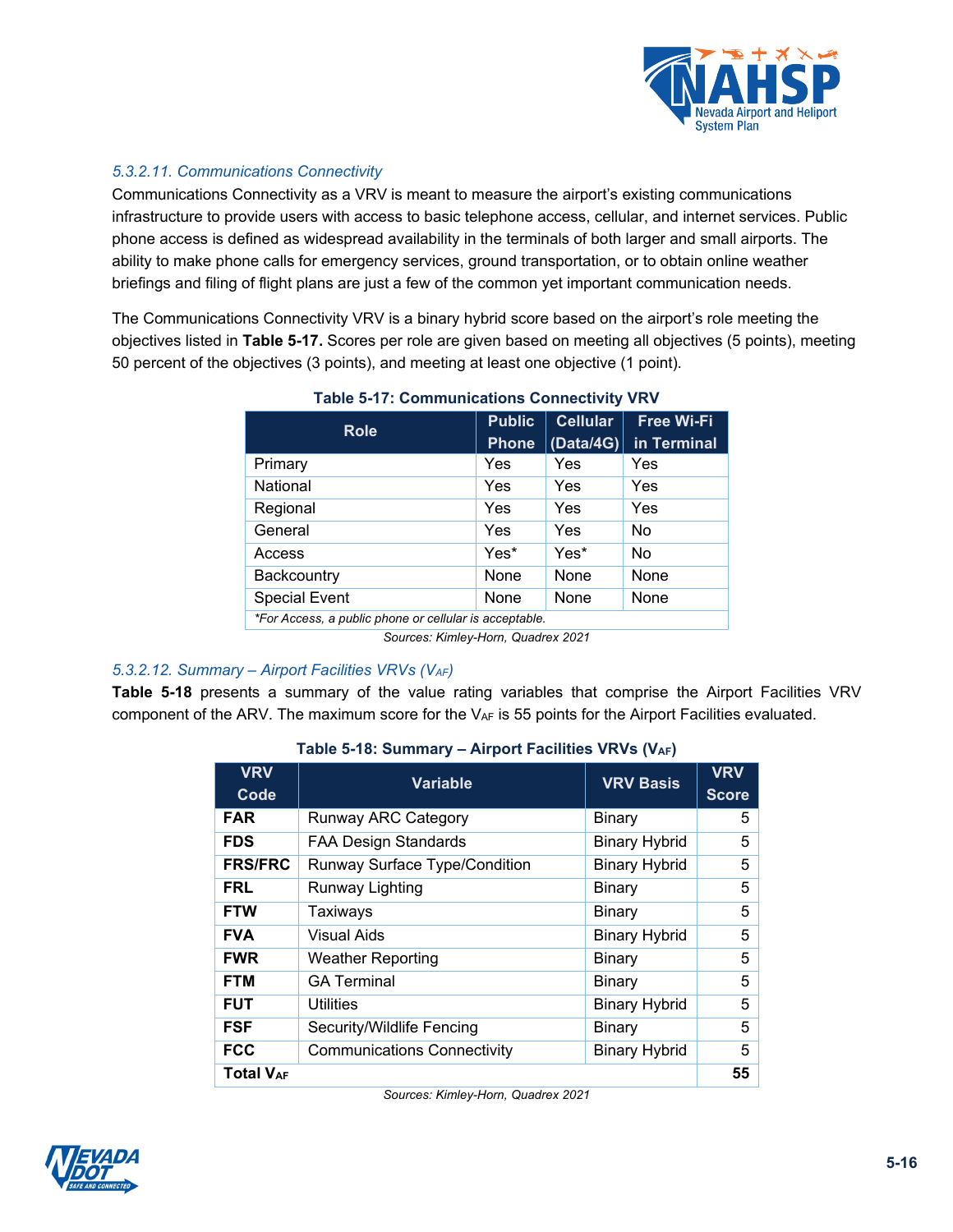

## **5.3.3. Airport Protection Value (VAP)**

Airports need protection from encroachment of their airspace and to have compatible land uses surrounding the airport to maintain its ability to serve its users. The failure to protect the navigable airspace around an airport from new development such as buildings, radio towers, and wind turbines along the runway's approach and departure flight paths can lead to interference with the safe and efficient utility of the runway(s). Additionally, if land use compatibility is not protected, new residential development can create the need to implement aircraft noise abatement procedures and other measures which can also interfere with the usability of the airport. The Airport Protection Value (VAP) VRV category is designed to assess each system airport's current ability to prevent the encroachment of obstructions or incompatible land use.

<span id="page-16-0"></span>The variables used as value rating factors for assessing airport protection measures include the following as shown in **[Figure 5-3](#page-16-0)**.

**Figure 5-3: Airport Protection Measures Variables**

### **Airspace**

→ Height Hazard Zoning (14 CFR Part 77 surfaces)  $\rightarrow$  Obstruction Mitigation  $\rightarrow$  Airspace Restrictions

## **Land Use Compatibility**

 $\rightarrow$  Runway Protection Zone  $\rightarrow$  Land Use Planning and Zoning

*Sources: Kimley-Horn, Quadrex 2021*

#### *5.3.3.1. Height Hazard Zoning*

Height hazard zoning is often an effective tool for preventing development of vertical structures that could degrade the usability of navigable airspace around the airport. Navigable airspace is identified in 14 CFR Part 77, *Safe, Efficient Use, and Preservation of the Navigable Airspace* which includes the definitions and dimensions of various areas around the airport that should be protected. The federal government does not have enforcement powers to prevent any development that would encroach into navigable airspace but through grant assurances and other measures, FAA relies on the airport sponsor's governance and the cooperation of neighboring political subdivisions to protect the airport's airspace. Often, this is accomplished through the enactment of height hazard zoning that provides specific requirements for the notification of the intent to develop a structure near the airport, evaluation of potential airspace impacts, and due process for the approval, disapproval, appeal, and enforcement actions.

All system airports that are included in the FAA's NPIAS report, and really all airports regardless of inclusion, should have some form of height hazard zoning or other effective measure for airspace protection to at least comply with FAA Airport Improvement Program (AIP) Grant Assurance 20, *Hazard Removal and Mitigation.* As a VRV element, Height Hazard Zoning is a binary metric with a score of 5 points for having some form of control over preventing obstruction hazards to navigable airspace. If no zoning is in place, the airport receives no points.

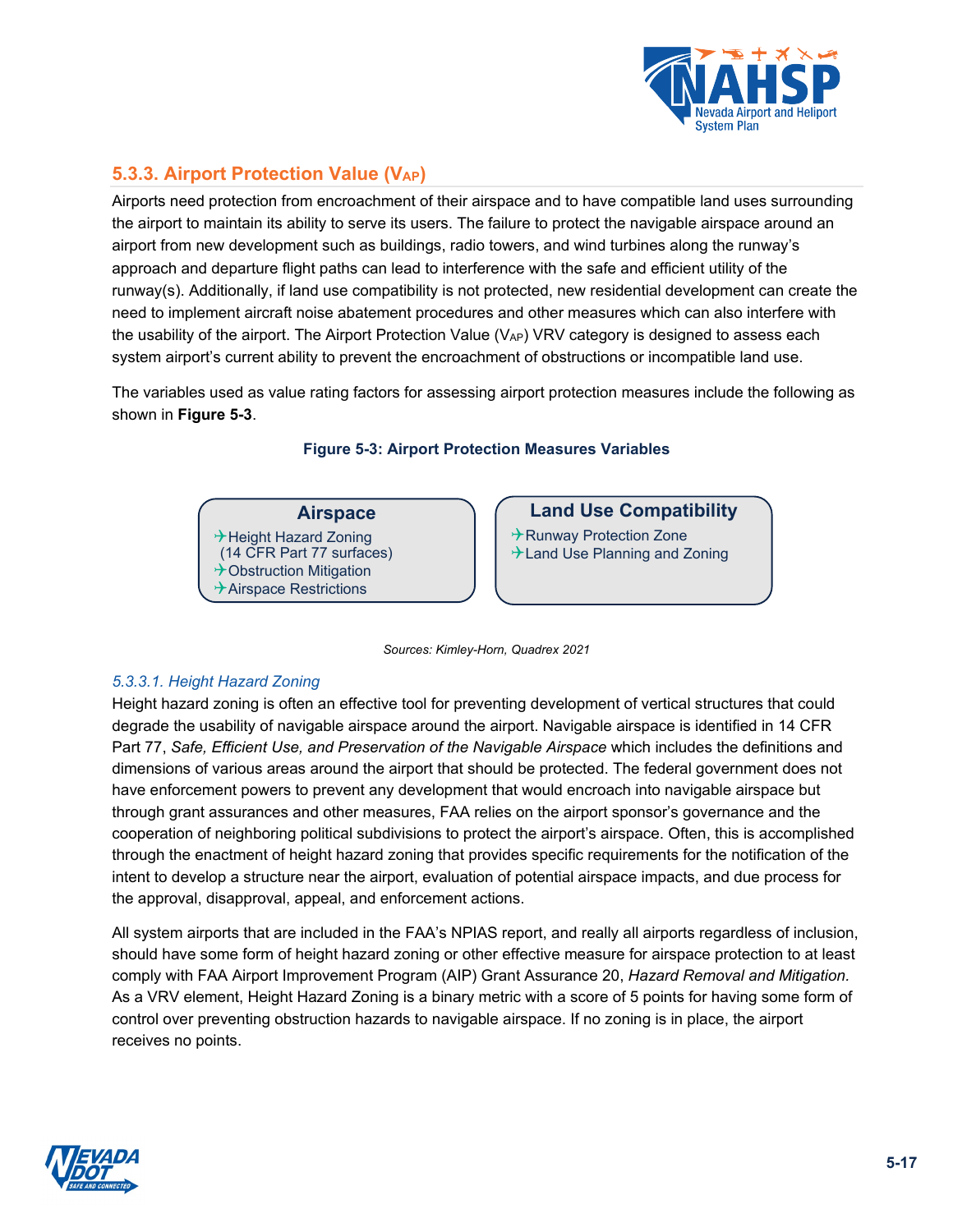

## *5.3.3.2. Obstruction Mitigation*

Existing obstructions that penetrate the protected areas outlined in 14 CFR Part 77 are identified by the requirement to be marked and lighted. Sometimes, obstructions located along the flight path require that the runway threshold be displaced to assure that approaching aircraft maintain a safe altitude above the obstruction. Other less permanent obstructions such as trees, vegetation, antennas, or other structures could be mitigated but may require dealing with property interests beyond the immediate control of the sponsor.

The criteria for determining the need to displace or relocate a runway threshold somewhere other than the physical end of usable runway pavement is found in FAA AC 150/5300-13B, *Airport Design*. The Obstruction Mitigation variable identifies the diminished capacity in the full landing distance available (LDA) of the primary runway because of approach path obstruction mitigation. As such, it also serves to recognize opportunities to mitigate non-permanent controlling obstructions and reduce or eliminate the threshold displacement.

<span id="page-17-0"></span>The VRV is a binary score based on the airport's role and the presence of existing displaced thresholds resulting from the proximity of objects that penetrate the minimum obstacle clearance surface (OCS)<sup>[2](#page-17-1)</sup>. This binary score metric is based on airports meeting or exceeding the objective OCS per airport role listed in **[Table 5-19](#page-17-0)**. An airport that meets or exceeds the OCS receives 5 points. If the OCS does not meet the minimum, the airport receives no points.

| <b>Role</b>                        | <b>Objective Obstacle</b><br><b>Clearance Surface (OCS)</b> |  |
|------------------------------------|-------------------------------------------------------------|--|
| Primary                            | ≥20:1                                                       |  |
| National                           | ≥20:1                                                       |  |
| Regional                           | 18:1 to 20:1                                                |  |
| General                            | 15:1 to 18:1                                                |  |
| Access                             | ≤15:1                                                       |  |
| Backcountry                        | ≤15:1                                                       |  |
| <b>Special Event</b>               | ≤15:1                                                       |  |
| Courses Kinsley Llowe Quadrey 0004 |                                                             |  |

## **Table 5-19: Obstruction Mitigation VRV**

<span id="page-17-1"></span><sup>&</sup>lt;sup>2</sup> The OCS slope extends from physical end of runway pavement outwards.

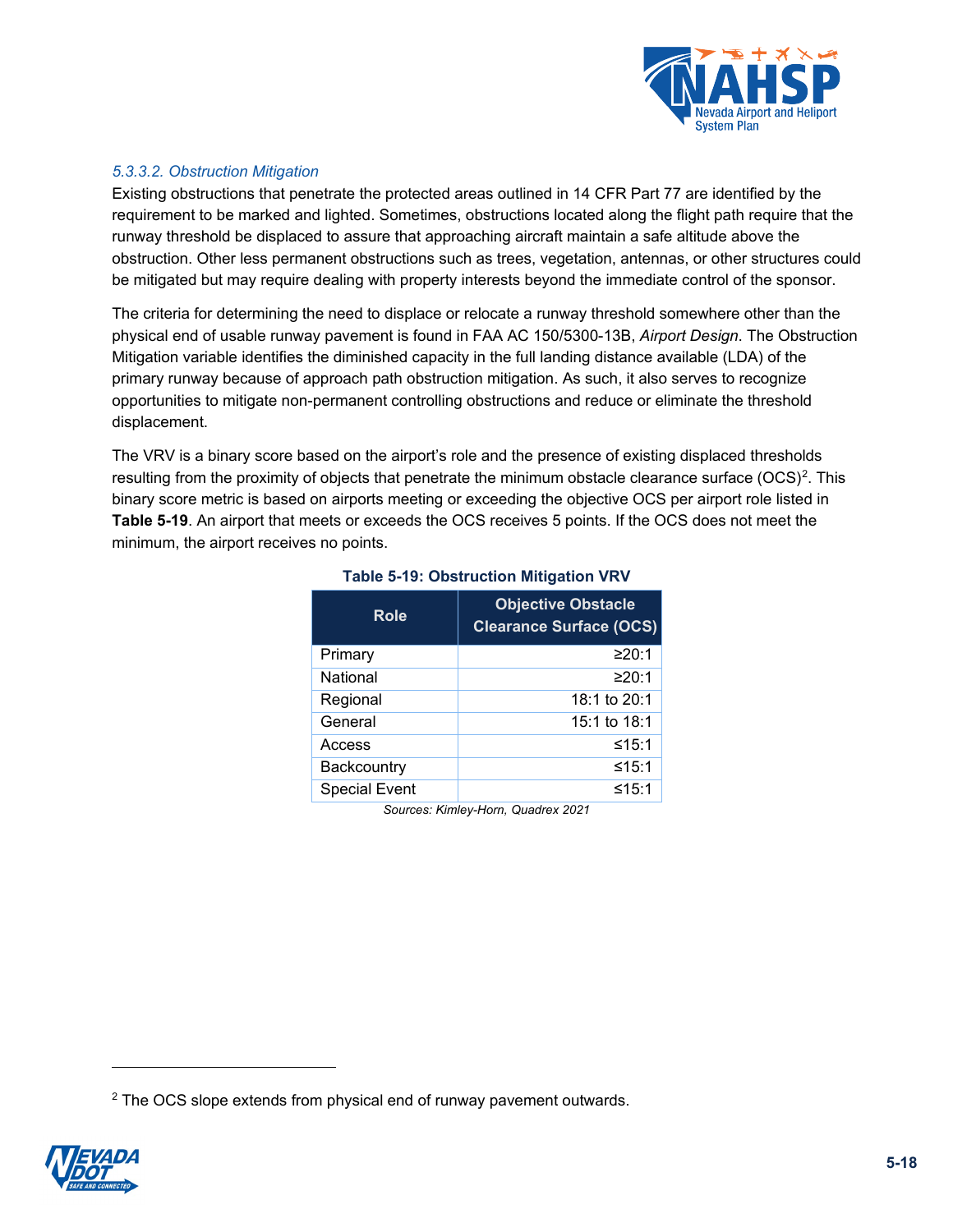

#### *5.3.3.3. Airspace Restrictions*

Airspace restrictions above or otherwise in the vicinity of the airport can diminish its utility. Restrictions can result from overlying the Class B, C, or D airspace of other nearby airports or from overlying designated Warning or Alert Areas or Military Operating Areas (MOAs). The Airspace Restrictions VRV serves to identify any of these types of areas in proximity of the airport. While the existence of an airspace restriction may not be controllable in most cases, identifying the limitations imposed by the restriction clarifies the complexity that users face when approaching or departing the airport. The Airspace Restrictions VRV is a 5-point scaled metric per **[Table 5-20](#page-18-0)** based on the existence of an airspace restriction overhead and/or in vicinity of the airport.

<span id="page-18-0"></span>

| <b>Airspace</b><br><b>Restriction</b> | Overhead?   or |  | <b>Adjacent?</b> | <b>Distance</b> | <b>VRV</b><br><b>Score</b> |
|---------------------------------------|----------------|--|------------------|-----------------|----------------------------|
| No                                    | N/A            |  |                  | 5               |                            |
| Yes                                   | Yes            |  | Yes              | $> 5$ miles     | 3                          |
| Yes                                   | Yes            |  | Yes              | $< 5$ miles     |                            |

## **Table 5-20: Airspace Restrictions Objective and Scoring**

*Sources: Kimley-Horn, Quadrex 2021*

The Airspace Restrictions VRV acknowledges that the airspace of each system airport may have constraints that limit its utility and capacity compared to other peer airports. While the designation of airspace is not controllable by the airport sponsor, this variable provides a basis for considering the alteration or adjustment of the restrictions to enhance the efficiency of the airport.

#### *5.3.3.4. Runway Protection Zone*

Airports have Runway Protection Zones (RPZs) which are two-dimensional trapezoidal areas that extend beyond the end of each runway. These protection zones are based on the airport's runway design standard criteria in FAA AC 150/5300-13A per the respective Runway Design Code. RPZs correspond to the dimensions of the three-dimensional runway approach zone identified in 14 CFR Part 77 but serve a different purpose. Rather than protecting the airspace from obstacles that would interfere with the use of the runway, RPZs generally identify the boundaries of specific areas that should be protected to "enhance the safety and protection of people and property on the ground." The RPZ should not have any facilities that would accommodate the congregation of people or property. The FAA recommends the sponsor have a controlling interest in the property of the RPZ that allows the relocation of facilities and/or prevents encroachment of such incompatible uses.

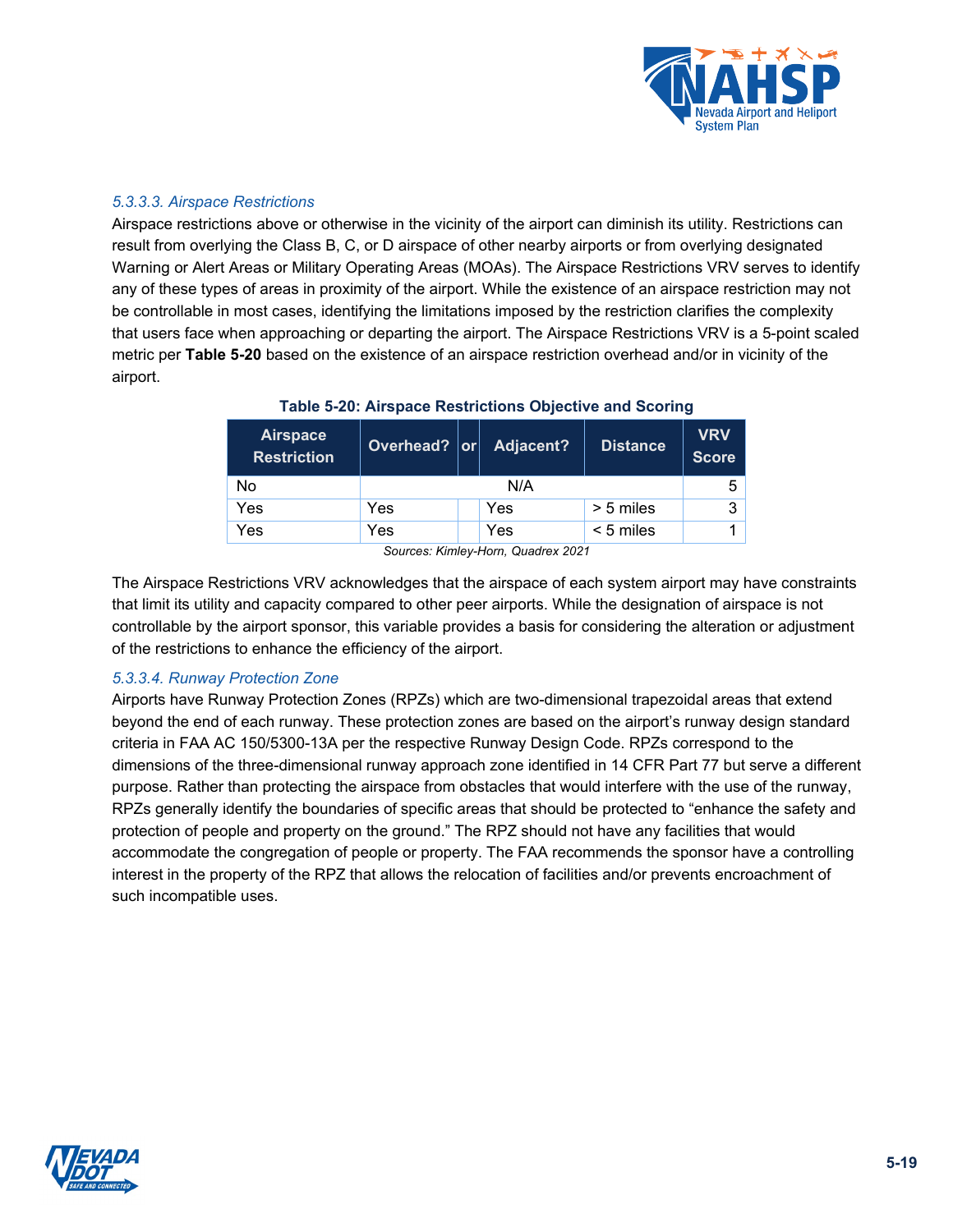

<span id="page-19-0"></span>The Runway Protection Zone VRV identifies whether the sponsor owns or has controlling interests (e.g., clear zone easement, etc.) in the RPZ property. This VRV, shown in **[Table](#page-19-0) 5-21** is a scaled score based on if the sponsor owns or controls the property and whether that is full, partial, or no control.

| Control of RPZ   VRV Score         |   | <b>Remarks</b>                              |  |
|------------------------------------|---|---------------------------------------------|--|
| Full                               | 5 | Has full control of the RPZ areas           |  |
| Partial                            | 3 | Partial control with plans for full control |  |
| None                               |   | No ownership of the RPZ areas               |  |
| Courage: Kimley Harn, Ouadray 2021 |   |                                             |  |

## **Table 5-21: Runway Protection Zone Scoring**

*Sources: Kimley-Horn, Quadrex 2021*

The Runway Protection Zone VRV metric demonstrates the sponsor's need to have full control of development within the RPZ. It also acknowledges that the need to relocate existing incompatibilities is a priority for meeting the FAA design standards.

## *5.3.3.5. Land Use Compatibility*

Other land uses around the airport should be protected from encroachment by new residential areas and similar types of developments that are considered incompatible with airport operation. This is especially important for undeveloped land along the runway approach and departure paths. Like height hazard zoning, land use compatibility planning serves to safeguard future aviation development. The sponsor should have the ability to exercise control over proposed new development that would be unsuitable or otherwise sensitive to existing and future aircraft operations.

The Land Use Compatibility VRV serves to identify the need for a sponsor to take action to prevent future non-compatible uses from occurring near the airport, especially along the approaches to the runway. It also recognizes whether the sponsor has considered or may need to consider measures to control development in areas where incompatibilities may occur if unchecked. As shown in the scaled score in **[Figure 5-4,](#page-19-1)** the Land Use Compatibility VRV is based on the distances to any incompatibilities within three miles of the runway end.

#### **Figure 5-4: Land Use Compatibility VRV Scoring Methodology**

<span id="page-19-1"></span>

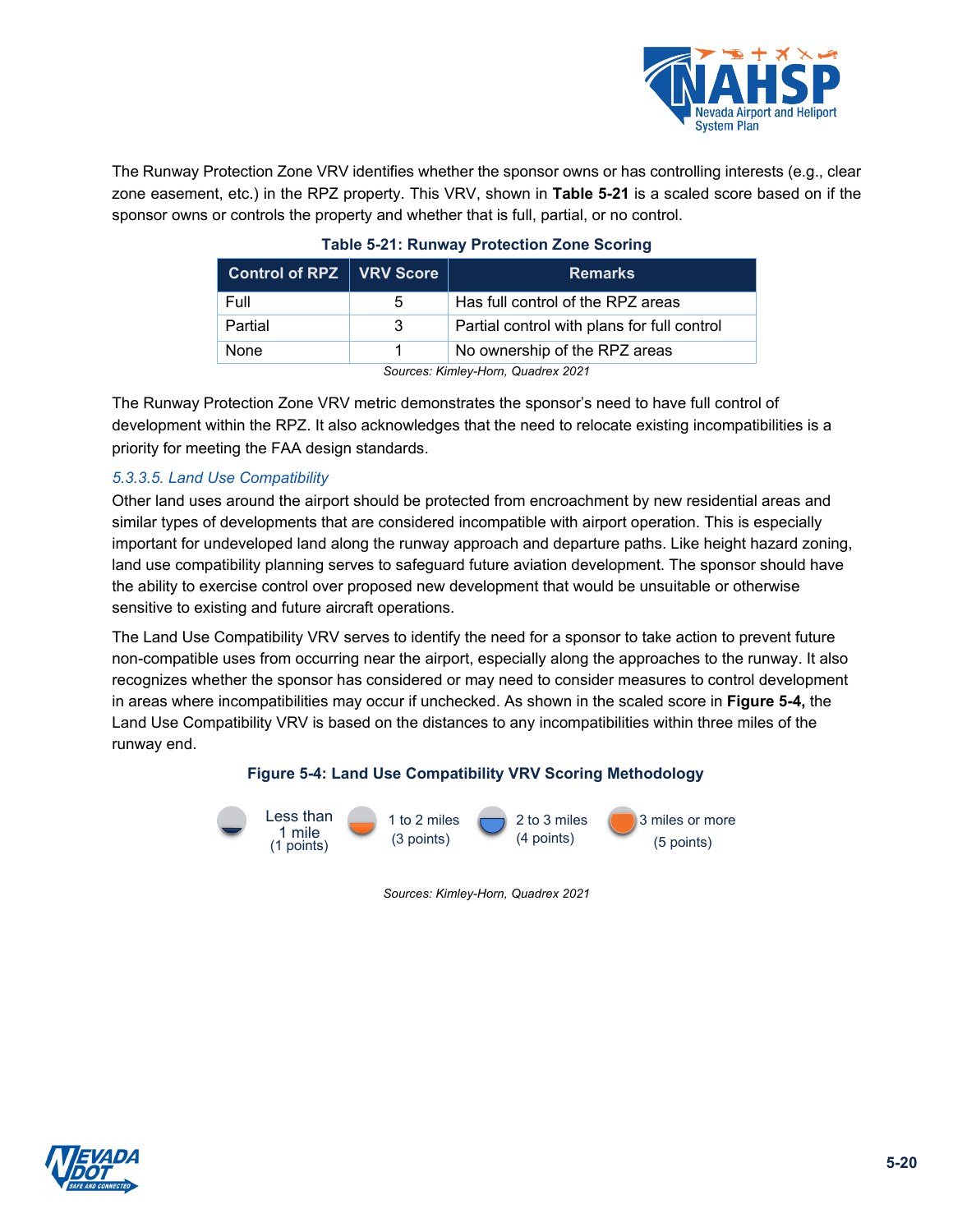

## *5.3.3.6. Summary – Airport Protection VRVs (VAP[\)](#page-20-0)*

**[Table 5-22](#page-20-0)** presents a summary of the VRVs that comprise the Airport Protection category component of the ARV. The maximum score for the  $V_{AP}$  is 25 points.

| <b>VRV</b><br>Code | <b>Variable</b>               | <b>VRV Basis</b>     | <b>VRV</b><br><b>Score</b> |
|--------------------|-------------------------------|----------------------|----------------------------|
| <b>PHZ</b>         | <b>Height Hazard Zoning</b>   | <b>Binary</b>        | 5                          |
| <b>POM</b>         | <b>Obstruction Mitigation</b> | Scaled               | 5                          |
| <b>PAR</b>         | <b>Airspace Restrictions</b>  | <b>Binary Hybrid</b> | 5                          |
| <b>PPZ</b>         | <b>Runway Protection Zone</b> | <b>Binary Hybrid</b> | 5                          |
| <b>PLU</b>         | <b>Land Use Compatibility</b> | Scaled               | 5                          |
| <b>Total VAP</b>   |                               |                      | 25                         |

<span id="page-20-0"></span>

| Table 5-22: Summary - Airport Protection VRVs (VAP) |  |  |  |
|-----------------------------------------------------|--|--|--|
|-----------------------------------------------------|--|--|--|

*Sources: Kimley-Horn, Quadrex 2021*

## **5.3.4. Airport Access Value (VAA)**

Another factor that should be considered when assessing the value of the airport to the community and to those who use the airport is ground access and ground transportation. The Airport Access  $V_{\mathsf{RV}}$  is measured primarily by the proximity of the airport to the central business district, the quality and capacity of the road network, and the availability of ground transportation that provides "last mile" capabilities for visitors.

#### *5.3.4.1. Community Access*

<span id="page-20-1"></span>The Community Access VRV is determined by the distance between the airport and central business district (CBD) of the community it serves. This metric is a scaled score based on the mileage of the most traveled route from the CBD to the airport per **[Table 5-23](#page-20-1)**. The closer the airport is to a CBD, the higher the score the airport receives.

| <b>Distance Between Airport &amp; CBD</b> | <b>VRV</b>   |
|-------------------------------------------|--------------|
|                                           | <b>Score</b> |
| $< 2$ miles                               | 5            |
| $\geq$ 2 miles but < 5 miles              |              |
| $\geq$ 5 miles but < 10 miles             | 3            |
| $\geq$ 10 miles but < 20 miles            | 2            |
| $\geq$ 20 miles                           |              |

#### **Table 5-23: Community Access Scoring**

*Sources: Kimley-Horn, Quadrex 2021*

While the distance between the airport and the CBD is not controllable, the Community Access VRV offers a sense of the relative ease or difficulty of providing ground access and ground transportation.

#### *5.3.4.2. Regional Access*

The Regional Access VRV considers airport access as a function of its connection with the national, state, regional, and local network of highways, streets, and roads. Regional access is measured by the distance to the interchange of the closest principal arterial highway (e.g., Interstate or US Highway interchange). Airports with a short distance to a major highway may have the advantage of greater mobility and accessibility to and

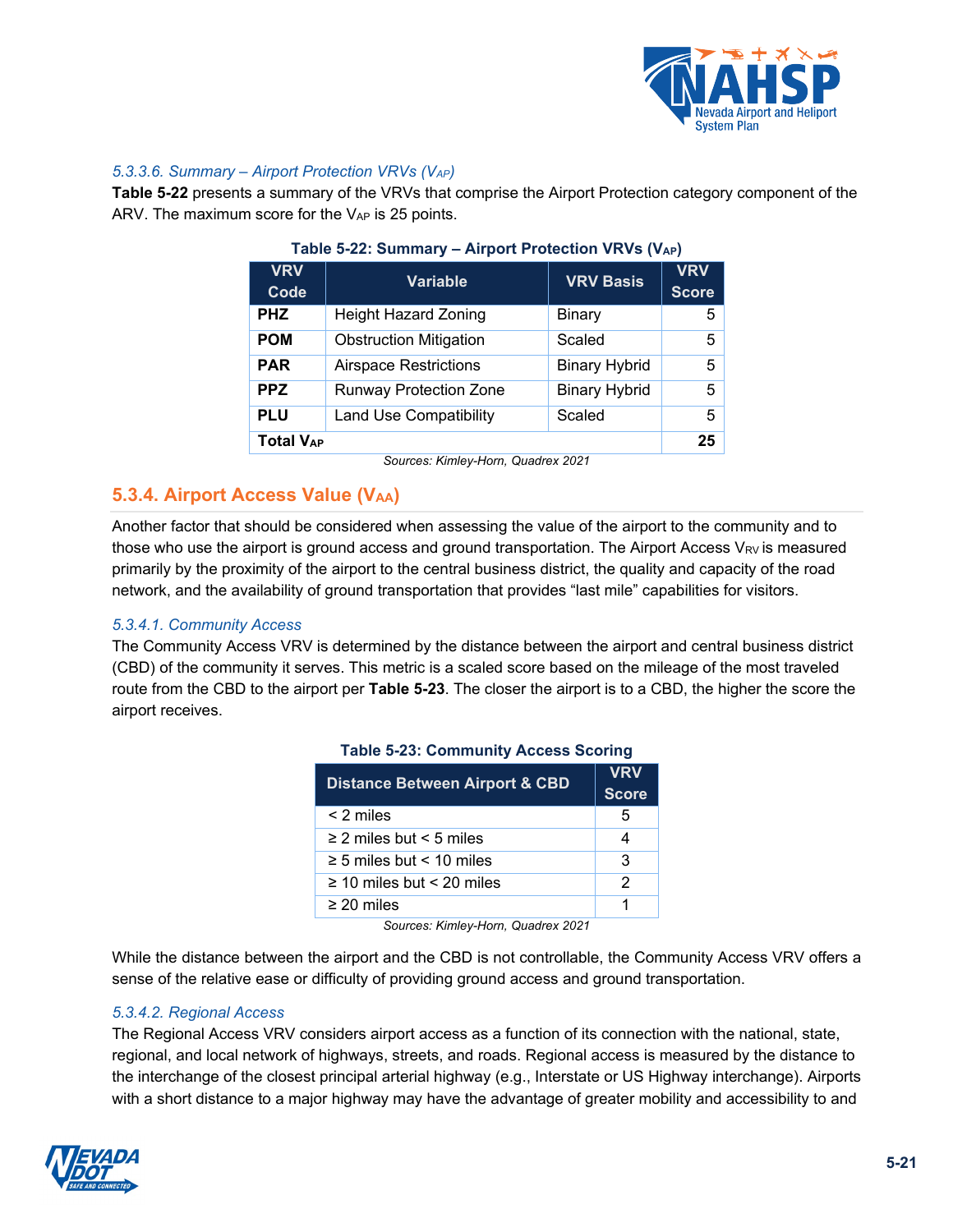

<span id="page-21-0"></span>from major population centers compared to those with longer distances. The Regional Access VRV is a scaled metric similar to the Community Access VRV and is scored as depicted in **[Table 5-24](#page-21-0)**.

| Distance Between Airport & Major Highway | <b>VRV</b><br><b>Score</b> |
|------------------------------------------|----------------------------|
| $< 5$ miles                              | 5                          |
| $\geq$ 5 miles but < 10 miles            |                            |
| $\geq$ 10 miles but < 15 miles           | 3                          |
| $\geq$ 15 miles but < 20 miles           | 2                          |
| $\geq$ 20 miles                          |                            |
| Sources: Kimley-Horn Ouadrey 2021        |                            |

#### **Table 5-24: Regional Access Scoring**

*Sources: Kimley-Horn, Quadrex 2021*

While not always controllable by the airport sponsor, the Regional Access VRV quantifies the connectivity of the system airport to the national and state system of highways, which helps to identify the need and opportunity for improving the mobility and access of users.

#### *5.3.4.3. Local Access*

The capacity of the road connecting the community to the airport is another metric in assessing the quality of an airport's accessibility. While most all airports need nothing more than a paved two-lane road as a connection, some system airports may be in more populated areas that are busy enough to require additional features such as a dedicated turning lane, signalization, signage, etc. The Federal Highway Administration (FHWA) classifies roads based on their function. These include:

- Major Arterials provide service between major urbanized areas with high travel speeds and limited access and offer substantial statewide or interstate mobility and access. Principal major arterials are classified as an interstate, freeway, or expressway, while other major arterials can be identified as a federal or designated state highway.
- Minor Arterials provide service for trips of moderate length and offer connectivity to the higher arterial system. In urban settings, they interconnect with the higher arterial roads and provide intra-community access and mobility. In rural settings, they provide a connection between developed areas and other arterials and are typically designed to provide higher overall travel speeds with less interference from intersections and other access points.
- Major Collectors in urban settings, they connect local and minor collector roads leading from populated areas to arterial roads. In rural settings, they provide intra-county mobility in areas not serviced by arterial roads.
- Minor Collectors provide access and traffic circulation from lower density residential neighborhoods and commercial/industrial areas to major collectors and arterials. In rural settings, they serve to collect traffic from local roads and connect specific developed areas.
- Local Roads provide direct access between adjacent developed areas, often through residential areas, but are not designed to support through traffic. In rural settings, they provide access over short distances to specific destinations.

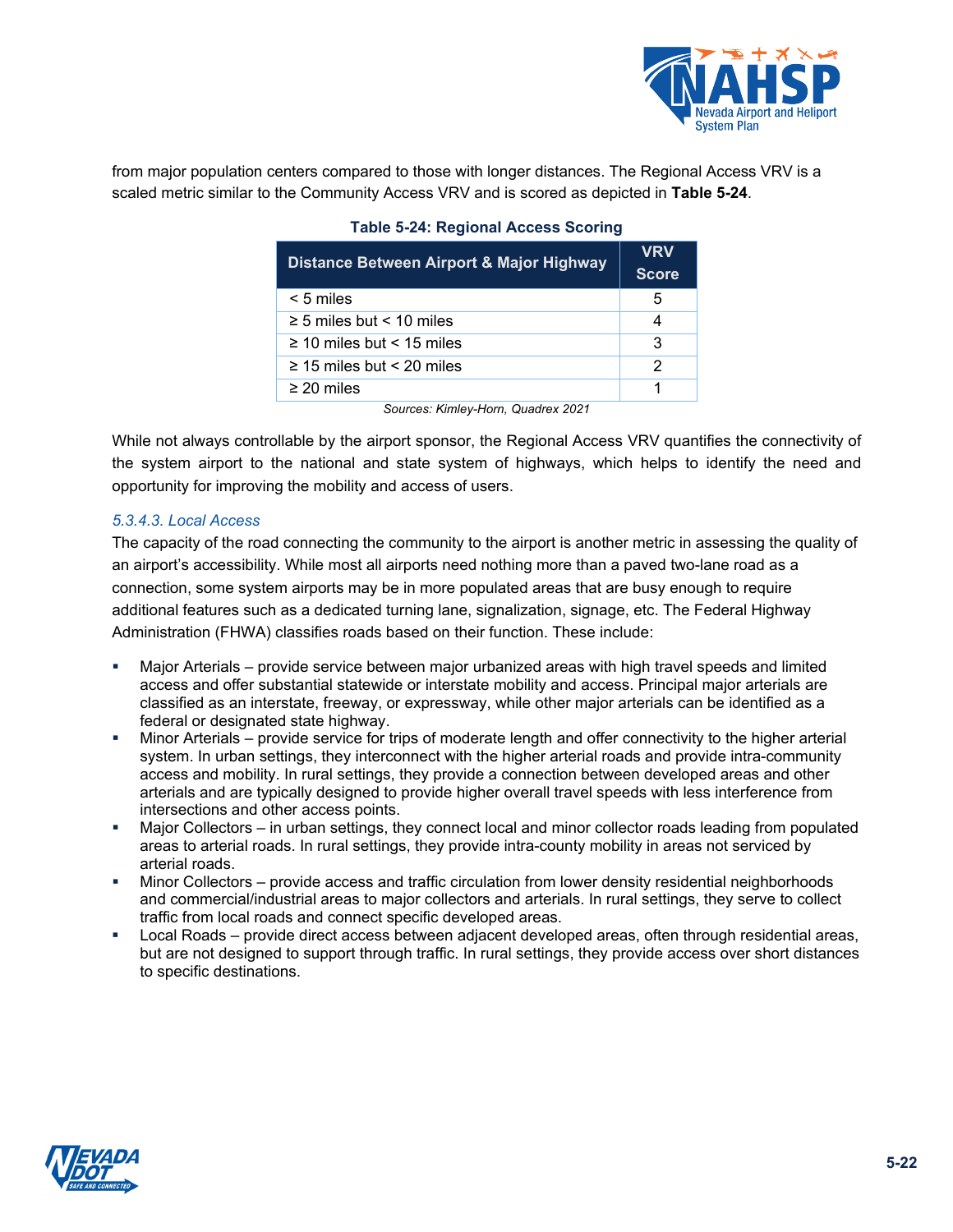

<span id="page-22-0"></span>Local Access VRV provides an assessment of the connecting roadway as a measure of existing facilities and the capacity to handle traffic. The Local Access VRV is a binary score based on the airport's role and meeting or surpassing the access road objectives (5 points) as shown in **[Table 5-25](#page-22-0)**. Those airports with an access road directly leading to an interstate or other major highway surpass the objectives for each role and receive 5 points as well.

| <b>Role</b>                                                                                                                                                               | <b>Access</b><br><b>Road</b> | <b>Turn</b><br>Lane <sup>1</sup> | <b>Signalization</b> |
|---------------------------------------------------------------------------------------------------------------------------------------------------------------------------|------------------------------|----------------------------------|----------------------|
| Primary                                                                                                                                                                   | Arterial (Major)             | Yes                              | Yes*                 |
| National                                                                                                                                                                  | Arterial (Minor)             | Yes                              | Yes*                 |
| Regional                                                                                                                                                                  | Collector (Major)            | No                               | No                   |
| General                                                                                                                                                                   | Collector (Minor)            | No                               | No                   |
| Access                                                                                                                                                                    | Local                        | No                               | No                   |
| <b>Backcountry</b>                                                                                                                                                        | N/A                          | No                               | No                   |
| <b>Special Event</b>                                                                                                                                                      | N/A                          | No                               | No                   |
| Notes: Turn Lane & Signalization provided additional information but were not used to<br>evaluate the access road type criteria. Interstates or Highways listed as Access |                              |                                  |                      |

## **Table 5-25: Local Access Objectives by Role**

*Sources: NDOT, Kimley-Horn, Quadrex 2021*

*Road supersede Arterial (Major)*

## *5.3.4.4. Ground Transportation*

The Ground Transportation VRV assesses the availability of ground transportation services as another airport access measure. This VRV represents the "last mile" characteristics of the airport's utility to its users. Historically, the last mile concept has been used in transportation planning, telecommunications, and supplychain/logistics industries to describe the issues associated with completing the last leg of the journey. In the context of airports, the last mile challenge is how a traveler can reach their ultimate destination after arriving at or trying to return to the airport.

At most commercial service airports, where regular scheduled passenger air service is the norm, there are several modes of transportation available to provide the means for travelers to reach their destination. However, activity at general aviation airports is intermittent and the volume of travelers may not support regular ground transportation services. In many cases, the decision to offer ground transportation services at an airport is outside the sponsor's control. However, there may be options available to provide a supportive business environment to encourage such services as needed.

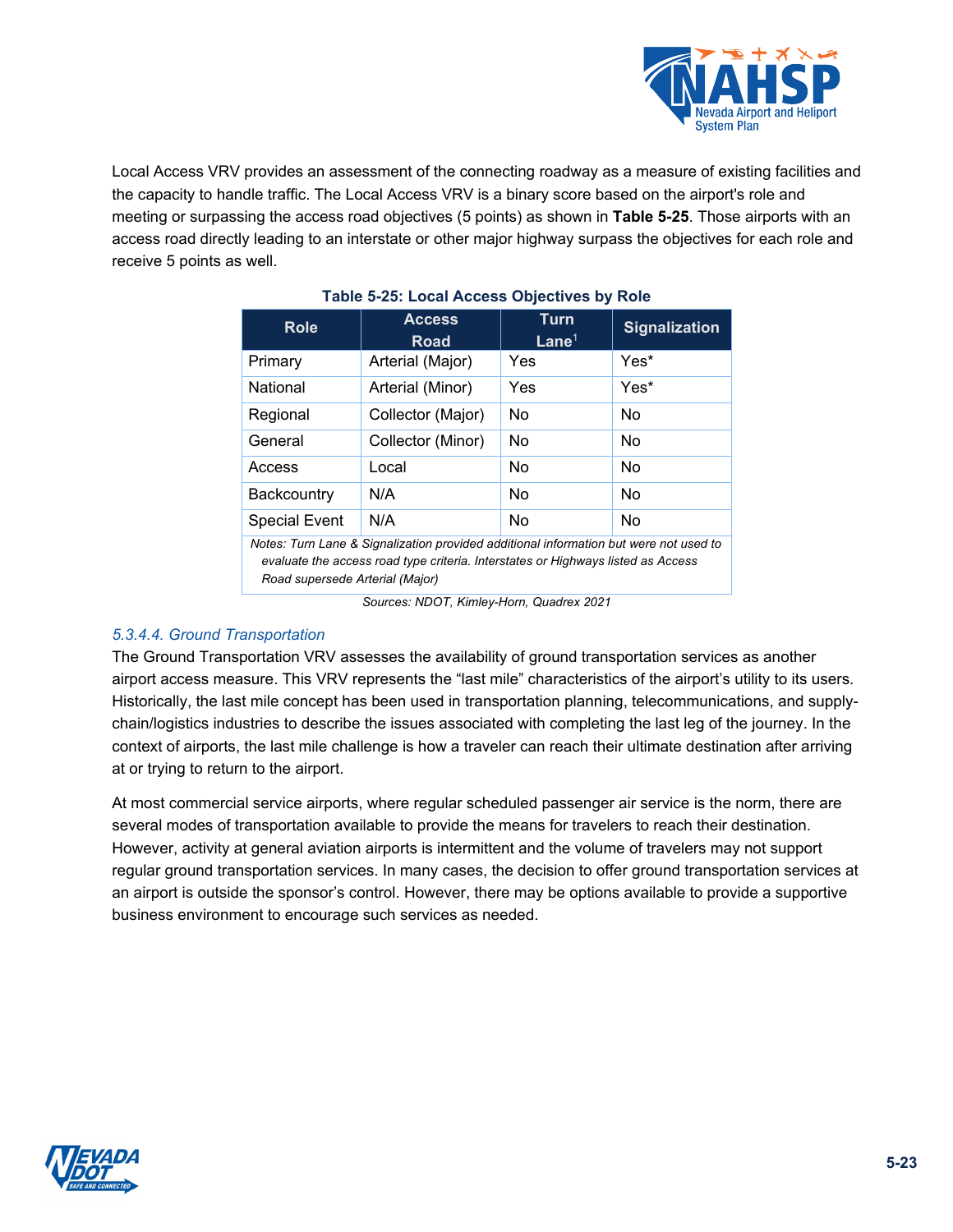

The Ground Transportation VRV is based on the system airport's role and availability of specific ground transportation services shown in **[Table 5-26](#page-23-0)**. The VRV is a binary hybrid score from which all the listed services are met (5 points), 50 percent of the services are present (3 points), and at least one service is present (1 point) based on the role of the airports.

<span id="page-23-0"></span>

| <b>Role</b>          | <b>Mode of Transportation</b>                       |
|----------------------|-----------------------------------------------------|
| Primary              | Courtesy Car, Bus, Taxi/Ride Share, Rental Car      |
| National             | Rental Car or Courtesy Car, Bus, Taxi or Ride Share |
| Regional             | Rental Car or Courtesy Car, Bus, Taxi or Ride Share |
| General              | Rental Car or Courtesy Car, Taxi/Ride Share         |
| Access               | Rental Car or Courtesy Car, Taxi/Ride Share         |
| Backcountry          | Rental Car or Courtesy Car, Taxi/Ride Share         |
| <b>Special Event</b> | As Appropriate                                      |

## **Table 5-26: Ground Transportation Objectives by Role**

*Sources: Kimley-Horn, Quadrex 2021*

## *5.3.4.5. Summary – Airport Access VRVs (VAA)*

<span id="page-23-1"></span>**[Table 5-27](#page-23-1)** presents a summary of the VRVs that comprise the Airport Access VRV component of the ARV. The maximum score for the VAA is 20 points.

| <b>VRV</b><br>Code | <b>Variable</b>              | <b>VRV Basis</b>     | <b>VRV</b><br><b>Scoring</b> |
|--------------------|------------------------------|----------------------|------------------------------|
| <b>ACA</b>         | <b>Community Access</b>      | Scaled               | 5.                           |
| <b>ALA</b>         | Local Access                 | <b>Binary Hybrid</b> | 5                            |
| <b>ARA</b>         | <b>Regional Access</b>       | Scaled               | 5                            |
| <b>AGT</b>         | <b>Ground Transportation</b> | <b>Binary Hybrid</b> | 5                            |
| <b>Total VAA</b>   |                              |                      | 20                           |

## **Table 5-27: Summary – Airport Access VRVs (VAA)**

*Sources: Kimley-Horn, Quadrex 2021*

## **5.3.5. Airport Expandability Value (VAE)**

The expansion capability of an airport is another significant factor in estimating the current and future worth of the airport to the community. The primary consideration with the Airport Expandability VRV is identifying the availability of vacant property that can used to develop additional airfield and other types of facilities. For this analysis, the terms used to differentiate amongst the various airport property uses include:

- Airfield Runways, Taxiways, RPZs and associated object free areas
- Aeronautical Aprons, FBOs, Hangars
- Non-Aeronautical Uses that do not have a direct relationship with aviation

This analysis focuses on whether there is adequate property to provide the opportunity to expand airfield facilities, without specific data on whether that is needed to support increased activity. This factor also considers the availability of property for non-aeronautical uses, which represents the potential for generating additional revenues to support the airport's operational and capital development expenses.

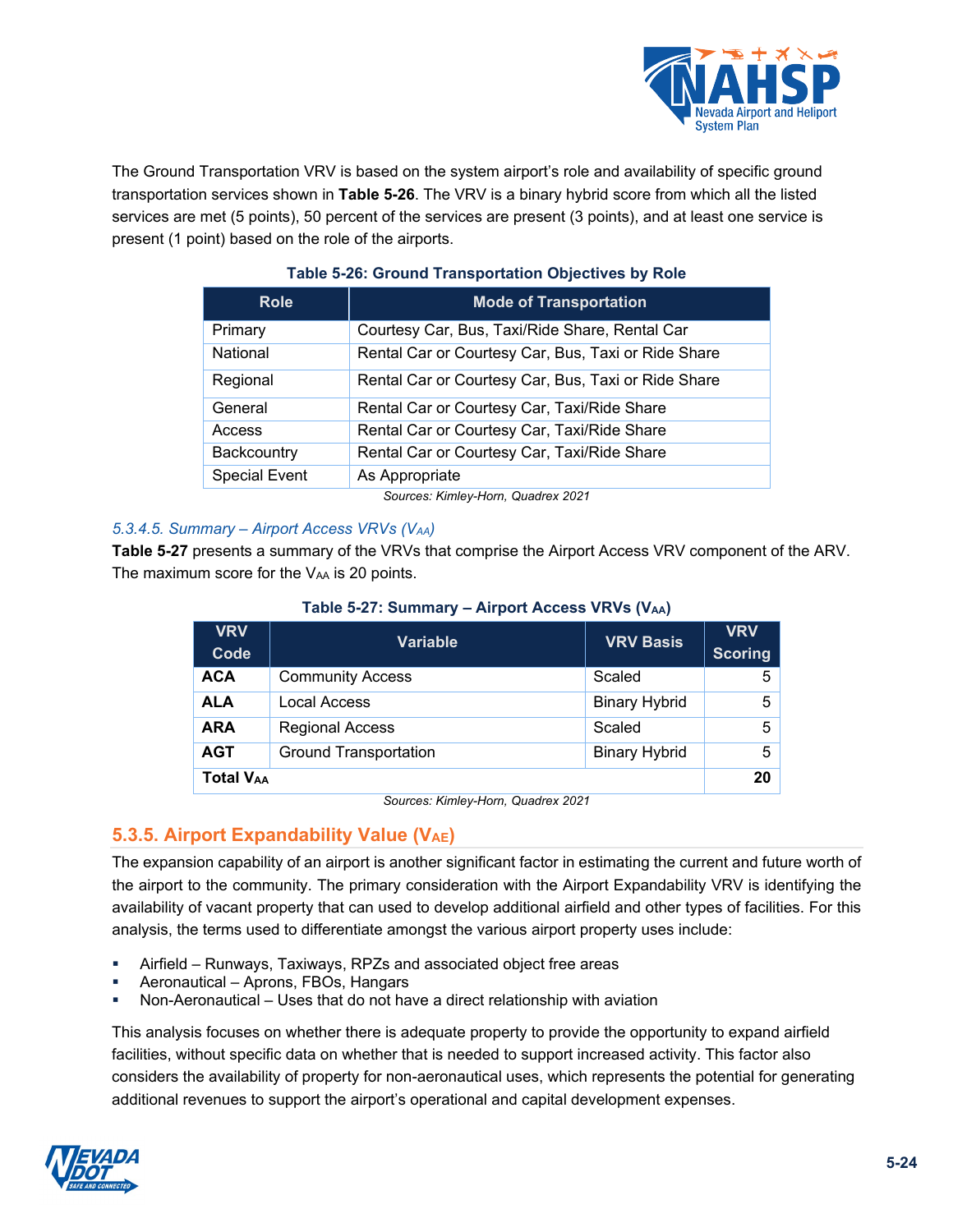

## *5.3.5.1. Total Acreage/Based Aircraft Ratio*

The Total Acreage/Based Aircraft Ratio VRV serves to identify the airport's ability to support the airfield, aprons, hangars, and terminal facilities necessary to accommodate current aviation activity as well as the overall potential for the continued development of the airport. This VRV is measured by dividing the total area of airport property in terms of acres by the number of based aircraft. A higher ratio suggests that that there may be an abundance of property available to meet current and future aviation needs and to support aeronautical and non-aeronautical uses compared to a lower ratio.

This metric is based on a generic relationship derived between different characteristics of various airport types. The acreage per based aircraft typically increases as the airport role is increased and vice versa. This is primarily due to the average number of based aircraft declining at a greater rate than the size of the airport (measured in acreage). The Total Acreage per Based Aircraft metric is a scaled VRV based on the system airport's average ratio shown in **[Table 5-28](#page-24-0)**, which compares the total airport acreage to number of based aircraft. This VRV is meant to identify the relationship between the property available to accommodate aviation activity in total acreage compared to the number of based aircraft. In cases where there is no based airport at an airport, the NAHSP assumed one based aircraft was present.

| <b>Ratio</b>          | <b>VRV</b><br><b>Score</b> |
|-----------------------|----------------------------|
| > 5.0                 | 5                          |
| 3.0 to 4.9            |                            |
| 1.0 to 2.9            | 3                          |
| $0.5 \text{ to } 0.9$ | 2                          |
| < 0.5                 |                            |

#### <span id="page-24-0"></span>**Table 5-28: Total Acreage/Based Aircraft Ratio Scoring**

*Sources: Kimley-Horn, Quadrex 2021*

#### *5.3.5.2. Airfield and Aeronautical Property*

The primary concern with the use of an airport's property is the ability to accommodate the facilities necessary to directly support aviation activity. The Airfield and Aeronautical Property VRV is designed to assess the amount of property dedicated for an airport's airfield (i.e., runways, taxiways, RPZs, etc.), as well as approximate the area needed to support aeronautical activity including aircraft parking, storage, fueling, and FBO facilities. The area set aside for the airfield is derived from a formula that references the RDC to identify the specific design criteria for each airfield component and runway. This data is used to estimate the total amount of property needed to fully accommodate the airfield.

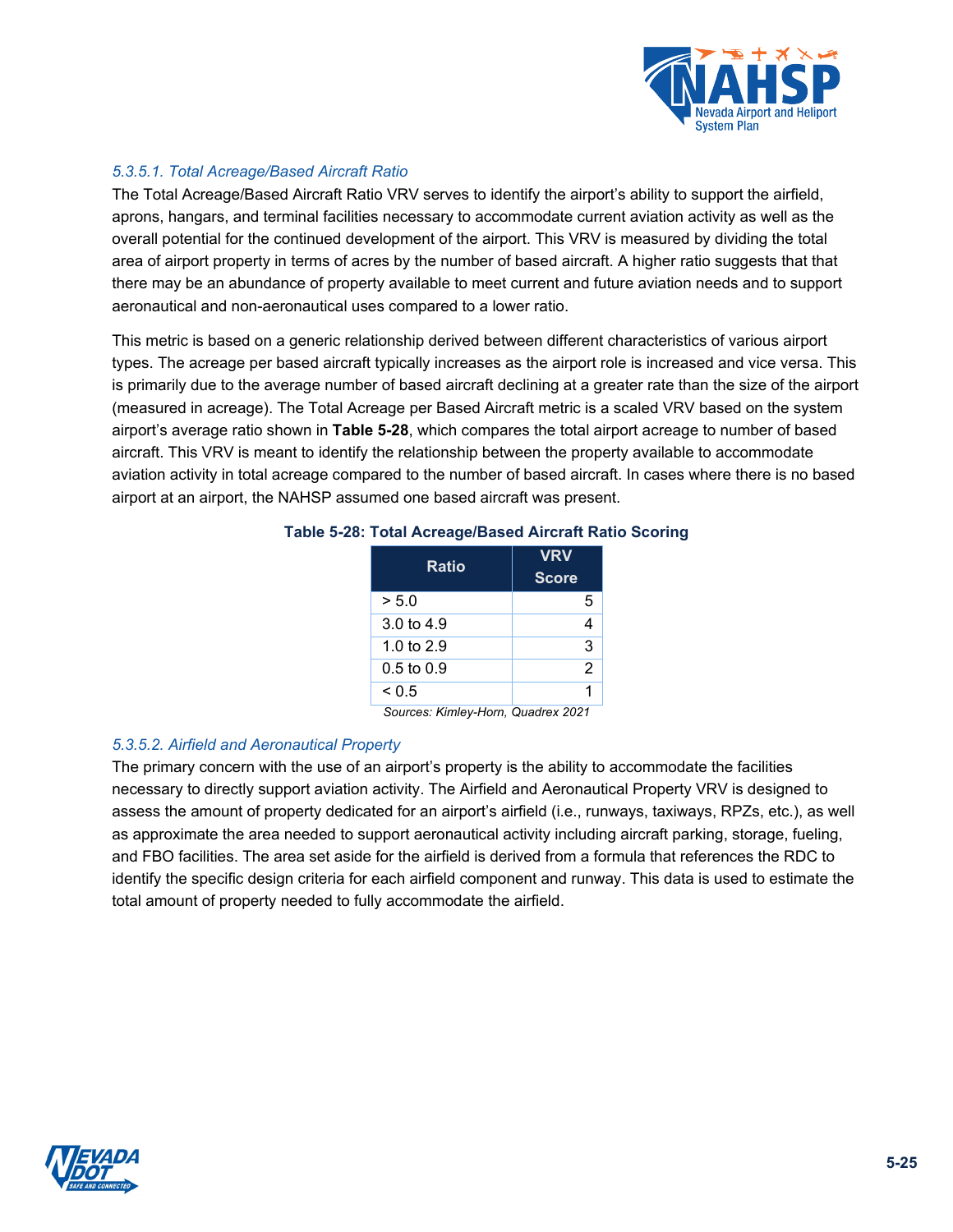

<span id="page-25-0"></span>The formula used for determining each of the airfield area requirements for a single runway is included in **[Table 5-29](#page-25-0)**.

| <b>Airfield Property</b>                                                                               | <b>Area</b>                                                  |  |
|--------------------------------------------------------------------------------------------------------|--------------------------------------------------------------|--|
| Runway Surface Area                                                                                    | (RW Length + 400') x Primary Surface Width (Runway<br>Width) |  |
| Taxiway Surface Area                                                                                   | RW Length x TW Object Free Area (OFA)                        |  |
| <b>Runway Protection Zone</b>                                                                          | [RPZ Length x Width (Inner) + (RPZ Length $+200$ ) x .05     |  |
| (RPZ) Surface Area                                                                                     | x Width (Outer)] x 2                                         |  |
| <b>Total Aviation Use Area</b>                                                                         | Sum of Above + a 20% margin                                  |  |
| Notes: Utilize Runway Design Code of airport to determine this area values, refer to AC 150/5300 - 13B |                                                              |  |
| Appendix 7 Runway Design Standards Matrix                                                              |                                                              |  |

#### **Table 5-29: Airfield Property Calculation**

*Sources: Kimley-Horn, Quadrex 2021*

Property designated for aeronautical uses focuses on:

- Circulation of aircraft on the ground (taxi lanes, etc.)
- Aprons and tie-downs for parking
- Aircraft storage (hangars and T-hangars)
- Full-service and self-service fueling
- FBO terminal (including the lobby, restrooms, waiting lounges, and vehicle parking)

To estimate the area needed for specific facilities, the Airfield and Aeronautical Property VRV first uses a general factor of 0.25 acres (11,000 square feet) per based aircraft to yield the gross area needed to support general uses for aeronautical activity. In ideal situations, the dedicated area for the airfield and aeronautical uses should represent only a fraction of the total available airport property in order to allow for property that can be used for non-aeronautical tenants that can provide additional revenues. For situations in which no based aircraft was recorded or if the total airport property was less than four acres, the airfield property was calculated based on the various segments of the airport property listed in **[Table 5-29](#page-25-0)**.

<span id="page-25-1"></span>The metric used for the Airfield and Aeronautical Property VRV is a scaled score based on the percentage of total airport property per **[Table 5-30](#page-25-1)**. The implication of a low Airfield and Aeronautical Property VRV score is that the system may be less able to accommodate future growth.

| <b>Airfield and Aeronautical Property vs</b> | <b>VRV</b>   |
|----------------------------------------------|--------------|
| <b>Total Airport Property</b>                | <b>Score</b> |
| $< 50\%$                                     | 5            |
| ≥ 50% but < 60%                              | 4            |
| ≥ 60% but < 70%                              | 3            |
| $\geq$ 70% but < 80%                         | 2            |
| $\geq 80\%$ average                          | 1            |

#### **Table 5-30: Airfield and Aeronautical Property VRV**

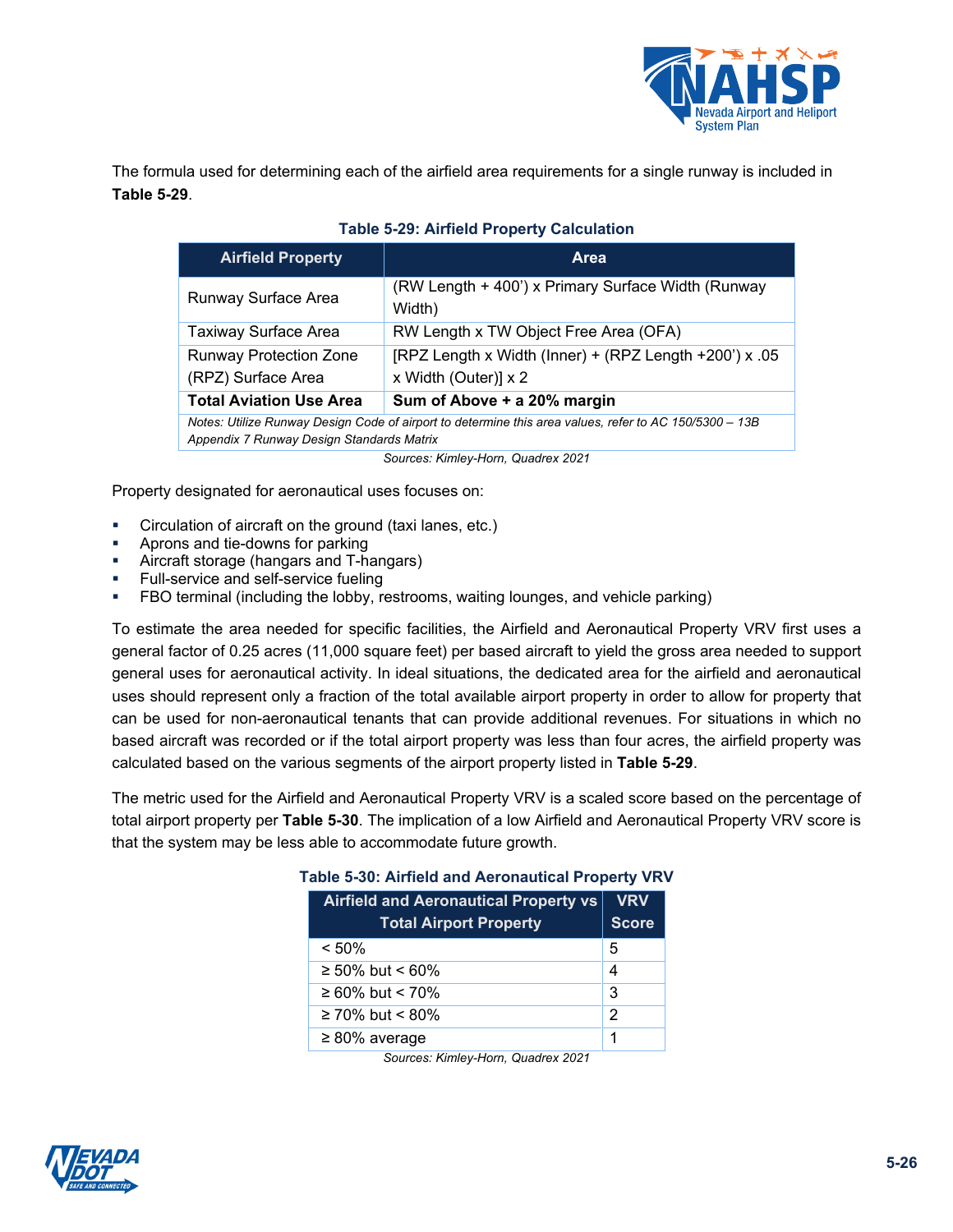

## *5.3.5.3. Surplus Property*

The Surplus Property VRV provides a general assessment of the amount of an airport's excess property after meeting its estimated aviation needs. Future aeronautical and non-aeronautical development is a function of the remaining property available after the airfield and aeronautical needs have been met. Surplus property can and should be used for additional aeronautical facilities (e.g., hangars) as demand grows.

More importantly, non-aeronautical activities on airport property are often important sources of revenue for an airport to support its operating expenses and other financial needs. This is especially important for smaller airports where aeronautical revenue is limited.

<span id="page-26-0"></span>The Surplus Property VRV is a scaled scoring metric shown in **[Table 5-31](#page-26-0)** and is based on the remaining airport property that can be marketed to non-aeronautical interests.

| <b>Surplus Property</b>                                 | <b>VRV</b><br><b>Score</b> |
|---------------------------------------------------------|----------------------------|
| $>$ 150 acres                                           | 5                          |
| $\leq$ 150 acres but > 100 acres                        | 4                          |
| $\leq$ 100 acres but > 50 acres                         | 3                          |
| $\leq$ 50 acres but > 25 acres                          | 2                          |
| $\leq$ 25 acres                                         | 1                          |
| Note: Available or in use for non-aeronautical purposes |                            |
| Sources: Kimley-Horn, Quadrex 2021                      |                            |

#### **Table 5-31: Surplus Property VRV**

#### *5.3.5.4. Airfield Expandability*

The ability to provide additional or expanded facilities to support growing levels of aircraft traffic (or larger aircraft) can be measured by the amount of available surplus property. However, the amount of existing airport property available for extending the primary runway may be limited by the current property line or physical boundaries such as roads, railroads, or other features.

The Airfield Expandability VRV is a scaled score metric, shown in **Table 5-32** that identifies the cumulative length of available property beyond the ends of the system airport's primary runway.

| <b>Airfield Expandability *</b>                                | VRV<br><b>Score</b> |  |
|----------------------------------------------------------------|---------------------|--|
| > 1.000'                                                       | 5                   |  |
| ≤ 1,000' but > 750'                                            |                     |  |
| ≤ 750' but > 500'                                              | 3                   |  |
| ≤ 500' but > 250'                                              | 2                   |  |
| ≤ 250'                                                         |                     |  |
| Note: Cumulative length available for extending primary runway |                     |  |

#### **Table 5-32: Airfield Expandability VRV**



*Sources: Kimley-Horn, Quadrex 2021*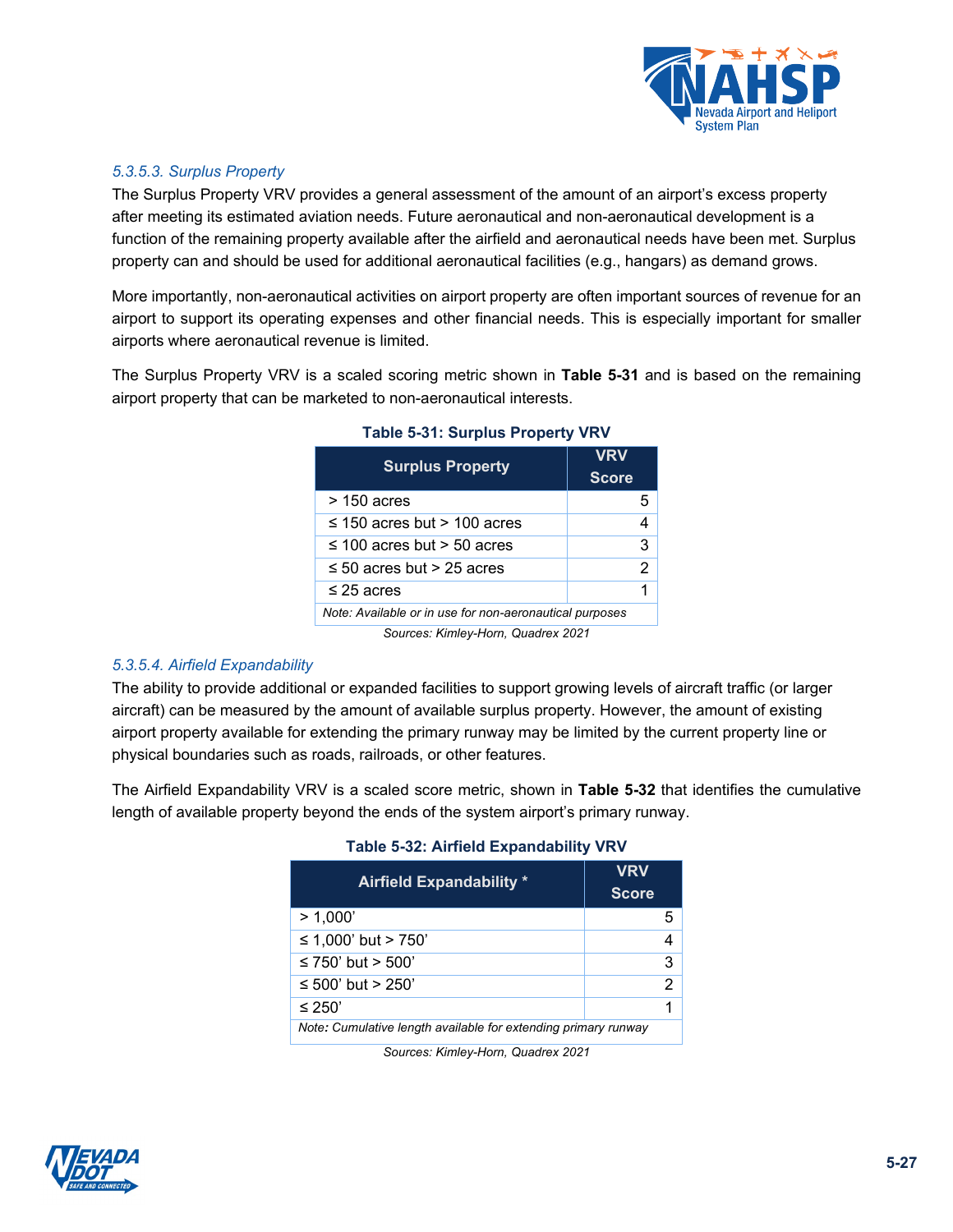

The Airfield Expandability factor should not be interpreted as a recommendation or endorsement for extending a system airport's runway. It is simply used to demonstrate the potential capability for providing additional runway length. For airports that do not currently have the property to provide expandability for the runway, there may be opportunities to purchase additional property if the need can be justified through more detailed studies.

## *5.3.5.5. Summary – Airport Expandability VRVs (VAE)*

<span id="page-27-1"></span>**[Table 5-33](#page-27-1)** presents a summary of the VRVs that comprise the Airport Expandability category component of the ARV. The maximum score for the  $V_{AE}$  is 20 points.

| <b>VRV</b>            | <b>Variable</b>                    | <b>VRV</b>   | <b>VRV</b>     |
|-----------------------|------------------------------------|--------------|----------------|
| Code                  |                                    | <b>Basis</b> | <b>Scoring</b> |
| <b>EAR</b>            | <b>Total Acreage Ratio</b>         | Scaled       | 5              |
| <b>EAP</b>            | Airfield and Aeronautical Property | Scaled       | 5              |
| <b>ESP</b>            | <b>Surplus Property</b>            | Scaled       | 5              |
| <b>EAE</b>            | Airfield Expandability             | Scaled       | 5              |
| Total V <sub>AE</sub> | 20                                 |              |                |

## **Table 5-33: Airport Expandability VRVs (VAE)**

*Sources: Kimley-Horn, Quadrex 2021*

## <span id="page-27-0"></span>**5.3.6. Community Commitment Value (Vcc)**

The level of community commitment to the airport is one of the most important factors for assessing the perception of the existing and potentially future value of the airport. The Community Commitment Value  $(V_{\text{CC}})$  seeks to identify the level of support for an airport. Political support can be measured indirectly by the financial resources that have been provided for the operation and development of the airport. Public airports are operated as an enterprise activity and it is important to assess the level of support that an airport's governance provides. In some cases, financial support in the form of subsidies or loans from the community's general fund may be necessary to supplement an airport's operating revenues when they are insufficient to cover its operating expenses and/or capital development costs. And while the value of goodwill may appear to be intangible, it can be assessed on the basis of the public presence of the airport by supporting events that can bring the public to actually come out and visit. These and other factors identified to establish a value that represents the community's commitment are included in this section.

## *5.3.6.1. Last Airport Layout Plan (ALP) Update*

The ALP demonstrates the ultimate vision for how an airport will be developed. It illustrates the location and size of existing facilities in addition to proposed improvements. For airports in the NPIAS, the FAA requires the sponsor to maintain a current ALP and any proposed future development to be depicted on an airport's approved ALP for it to be eligible for federal funding assistance. FAA recommends that the ALP be updated every 5 to 7 years to maintain its currency and relevancy. Airports outside of the NPIAS may have airport diagrams listing the present facilities; however, it is not equivalent to an ALP.

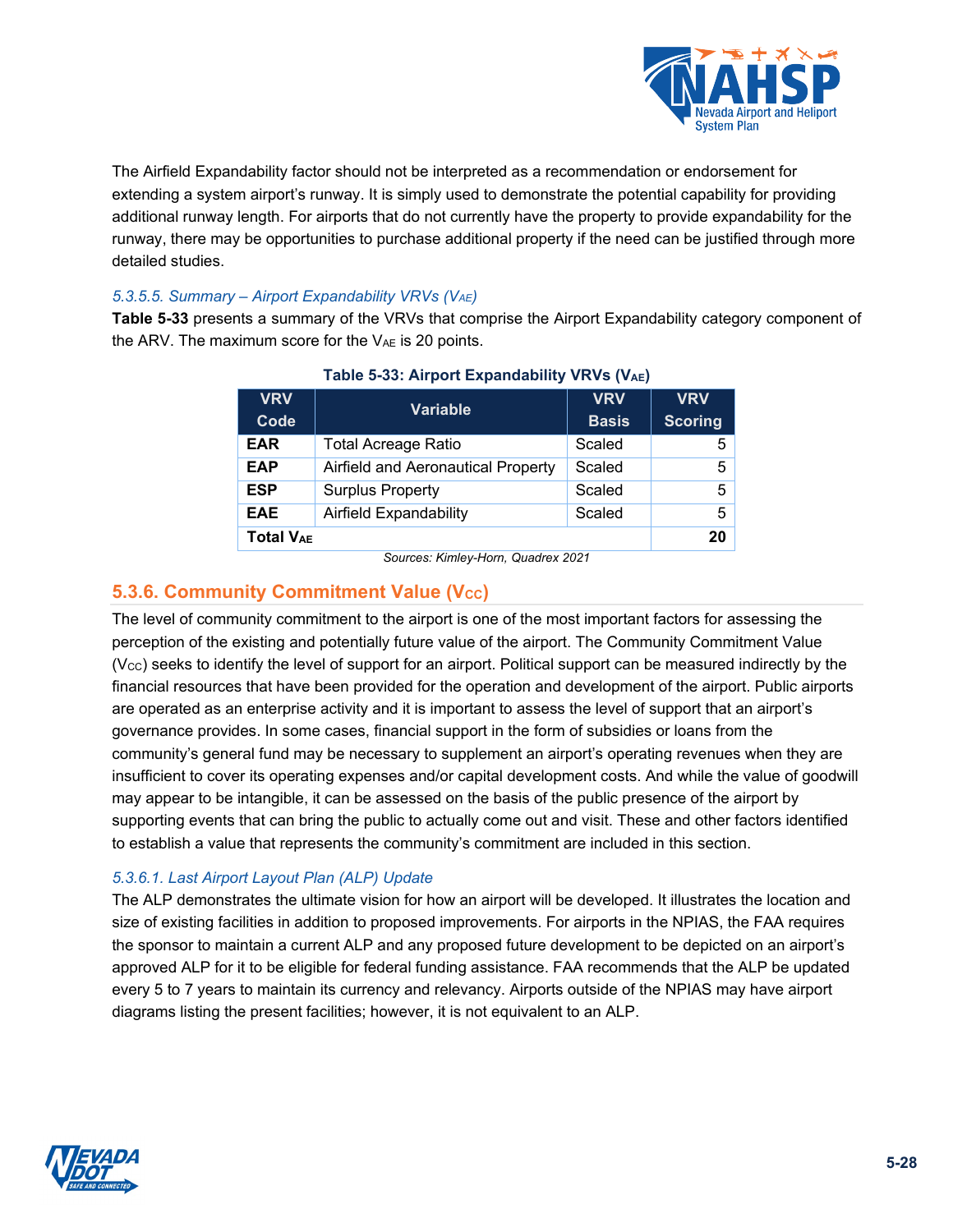

<span id="page-28-0"></span>The Last ALP Update VRV assesses the community's development strategy for the airport and is measured as a binary score of 5 points based on the airport's role and length of time since the last ALP update. If the airport does not meet the objectives listed in **[Table 5-34](#page-28-0)**, it does not receive any points.

| <b>Role</b>          | Last ALP Update <sup>3</sup> |  |  |
|----------------------|------------------------------|--|--|
| Primary              | < 3 years                    |  |  |
| National             | < 5 years                    |  |  |
| Regional             | $< 5$ years                  |  |  |
| General              | < 10 years and after 2013    |  |  |
| Access               | < 10 years and after 2013    |  |  |
| Backcountry          | < 10 years and after 2013    |  |  |
| <b>Special Event</b> | As appropriate               |  |  |

#### **Table 5-34: Last ALP Update VRV**

*Sources: Kimley-Horn, Quadrex 2021*

The ALP is a vital component for determining the eligibility of projects for funding under the FAA AIP. The Last ALP Update VRV provides notice if there is a need to encourage system airports to update their ALPs to assure that the FAA's ever-changing design standards and other criteria are identified and to illustrate the extent of potential development projects. For non-NPIAS airports, the depiction of existing facilities should be kept current as needed.

## *5.3.6.2. Airport Management*

The community's commitment towards providing day-to-day stewardship of the airport is measured through the Airport Management VRV. The commitment of personnel to manage the airport's day-to-day affairs is an important measure of the community's support. It demonstrates a certain minimum level of proactiveness to ensure that the safety, security, and efficiency of the airport is being maintained. For example, the designation of an airport manager to oversee airport activities, provide administration of airport operations, and tend to other airport needs could be evidence of the support by the community.

<span id="page-28-1"></span>The Airport Management VRV is a binary metric, scored based on meeting the level of personnel assigned to an airport (5 points) recommended for its role, as shown in **[Table 5-35](#page-28-1)**. If the airport does not meet the objective, no points are awarded.

| <b>Role</b>          | <b>Airport Management</b> |  |  |
|----------------------|---------------------------|--|--|
| Primary              | Full-time                 |  |  |
| National             | Full-time                 |  |  |
| Regional             | Full-time                 |  |  |
| General              | Part-time or Staff/FBO    |  |  |
| Access               | Staff                     |  |  |
| Backcountry          | Staff                     |  |  |
| <b>Special Event</b> | As Appropriate            |  |  |

#### **Table 5-35: Airport Management VRV**

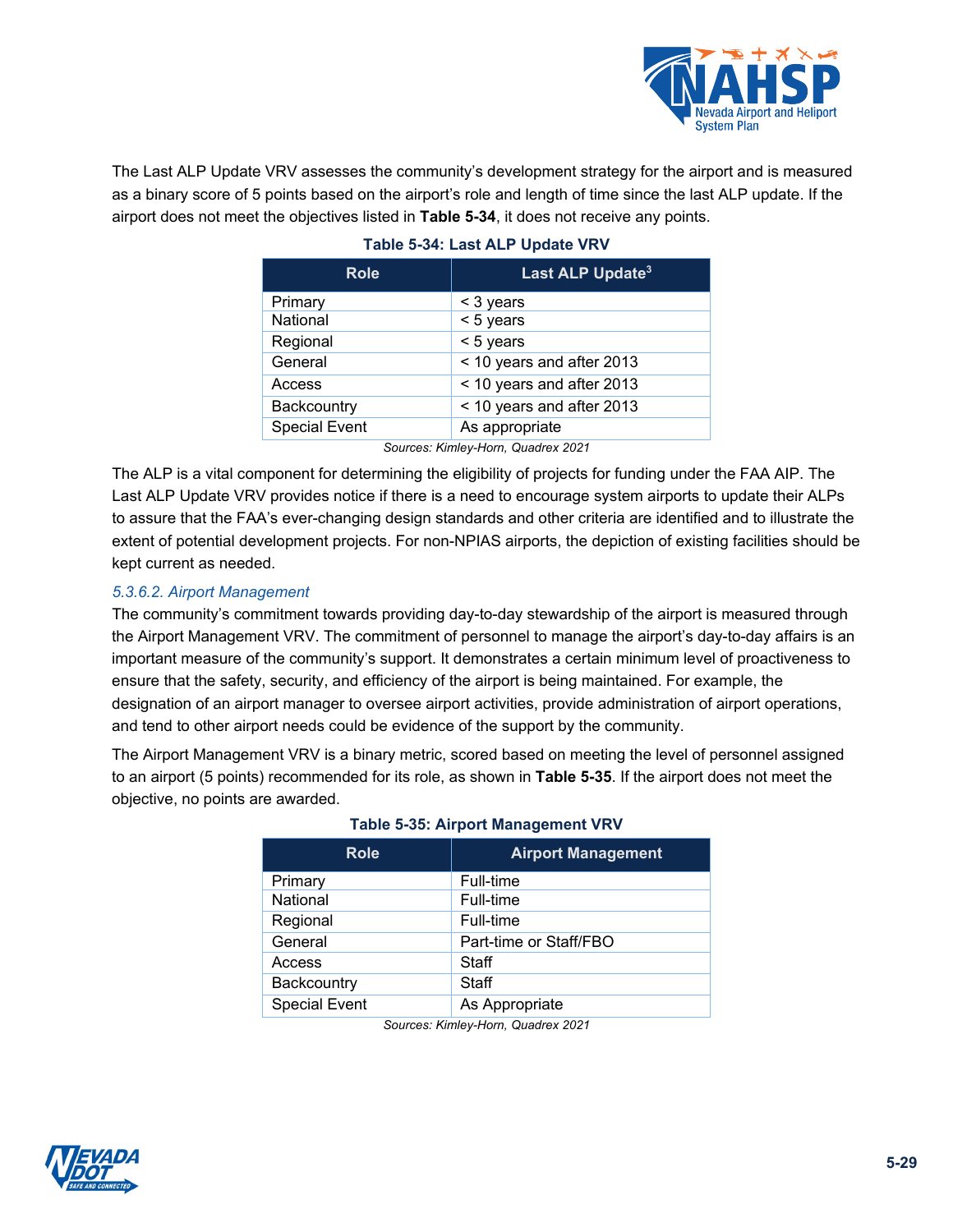

## *5.3.6.3. Historical Capital Improvement Investment*

Capital improvements include projects that were designed and constructed to develop the airport as well as subsequent projects to expand existing facilities. The Historical Capital Improvement Investment VRV is a measure of the amount of the federal, state, and local investment for airport development projects over the last five years. Capital improvements demonstrate a community's past interest in funding airport development. It also establishes the value of these investments as a financial asset on the community's balance sheet.

<span id="page-29-0"></span>This VRV is a binary hybrid scored metric, shown in **[Table 5-36](#page-29-0)**, that identifies the level of funded development based on the system airport's role. Points are given based on the airport's role: if the full criteria are met the airport receives 5 points; if past airport funding meets 50 percent of criteria it receives 3 points; and if the airport has had at least some form of funding it receives 1 point.

| <b>Role</b>          | <b>Capital Improvements</b> |
|----------------------|-----------------------------|
| Primary              | > \$20 million              |
| National             | $> 5.0$ million             |
| Regional             | $> $1.0$ million            |
| General              | $> $1.0$ million            |
| Access               | > \$500,000                 |
| Backcountry          | No Funding                  |
| <b>Special Event</b> | No Funding                  |

#### **Table 5-36: Historical Capital Improvement Investment VRV**

*Sources: Kimley-Horn, Quadrex 2021*

#### *5.3.6.4. Airport Capital Improvement Program (ACIP)*

The ACIP identifies projects proposed for development within the next five to six years. Like an ALP, the FAA requires projects to be listed in the ACIP to establish eligibility for federal AIP funding. The ACIP VRV provides a metric to assess if an airport has a current ACIP (i.e., updated within the past 5 years) and the total amount of anticipated funding in the current ACIP. Note that the funding total analyzed for the NAHSP is inclusive of the total combined federal, state, and local shares.

The presence of a current ACIP with future projects identified is a strong indication of the community's continued interest in the development of the airport. Access to federal funding for simply maintaining the functionality of existing facilities (e.g., overlays to rehabilitate for airfield pavement, etc.) requires that an airport's ACIP be kept current. Additionally, a current ACIP allows NPIAS airports to compete on a regional and national basis for a share of AIP funding that has been appropriated for airport development. The ACIP VRV encourages system airports to maintain a current ACIP to help maintain their airport facilities to meet their aviation demands.

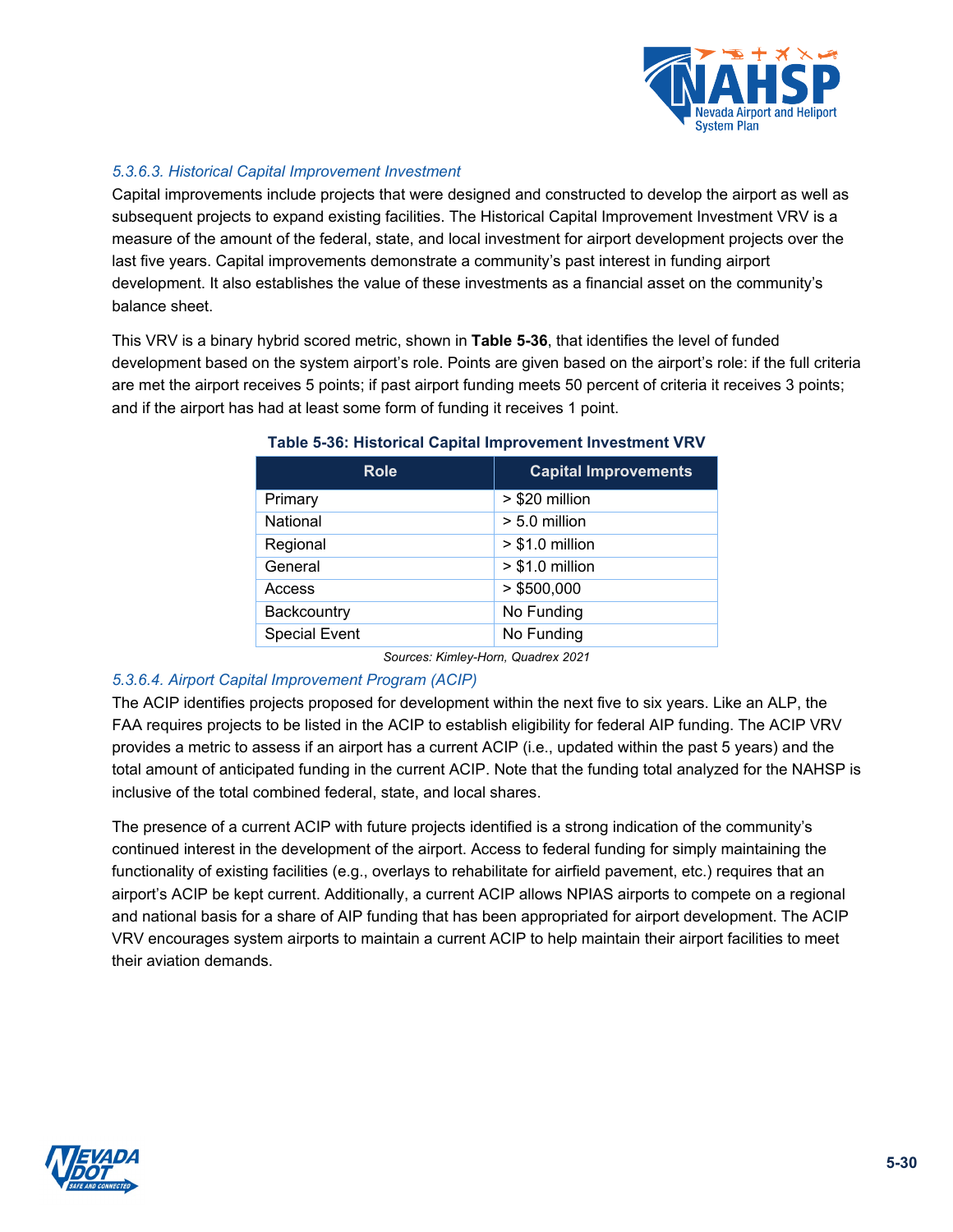

<span id="page-30-0"></span>The ACIP VRV has a binary hybrid score based on the objectives per the airport's role listed in **[Table 5-37](#page-30-0)**. An airport receives 5 points if this criterion is met, 3 points if future airport funding meets 50 percent of criteria, 1 point if the airport has some form of funding, and 0 points if an airport has no funding allocated or projected for future capital improvements.

| <b>Future Capital</b><br><b>Improvements</b> |  |  |
|----------------------------------------------|--|--|
| > \$20 million                               |  |  |
| $> $5.0$ million                             |  |  |
| $> $1.0$ million                             |  |  |
| $> $1.0$ million                             |  |  |
| > \$500,000                                  |  |  |
| No Funding                                   |  |  |
| No Funding                                   |  |  |
| Courage: Kimley Harn, Ouadray 2021           |  |  |

## **Table 5-37: ACIP VRV**

*Sources: Kimley-Horn, Quadrex 2021*

## *5.3.6.5. Economic Development Partnership*

There are times when a community may not have the resources (financial or otherwise) to develop aeronautical and non-aeronautical facilities to provide much needed economic benefits (e.g., employment, payroll, goods, and services purchased locally, etc.). Partnering with private sector interests is a way to leverage limited resources to take advantage of opportunities to develop facilities that would bring those benefits to the community. The Economic Development Partnership VRV encourages the proactive strategy of developing a partnership with the local chamber of commerce and with other city or county entities, especially at airports where no such agreements currently exist. Its binary score is based on whether the airport has an established public/private partnership (5 points) or not (0 points).

## *5.3.6.6. Financial Sustainability*

Operating revenues generated by aeronautical sources such as hangar rentals, fuel sales, and charges from non-aeronautical sources are used to offset an airport's operational expenses. When a deficit occurs, the airport sponsor may have the responsibility to subsidize the cost to operate, maintain, and improve the airport. In many cases, the need to dedicate funds to cover the sponsor's local share for a federally funded airport development project can be a sensitive issue for the community, particularly if the allocated public funds result in budget cuts elsewhere. However, it could also be portrayed as an opportunity to enhance the asset value of the airport (and the community's balance sheet) through a highly leveraged capital improvement project.

The Financial Sustainability VRV identifies the ability of airports to generate adequate revenue to cover their expenses. Business planning, economic studies, and other resources can be offered to help airports achieve financial sustainability. Ideally, operating revenues cover both operating and capital expenses, but for many airports it does not. The dependance on operational subsidies in which there is a need for financial support daily, can hinder the ability for the airport to be self-sufficient, in which case is considered a less viable financial aid. Ensuring that support and perception of the airport from a community standpoint is an asset

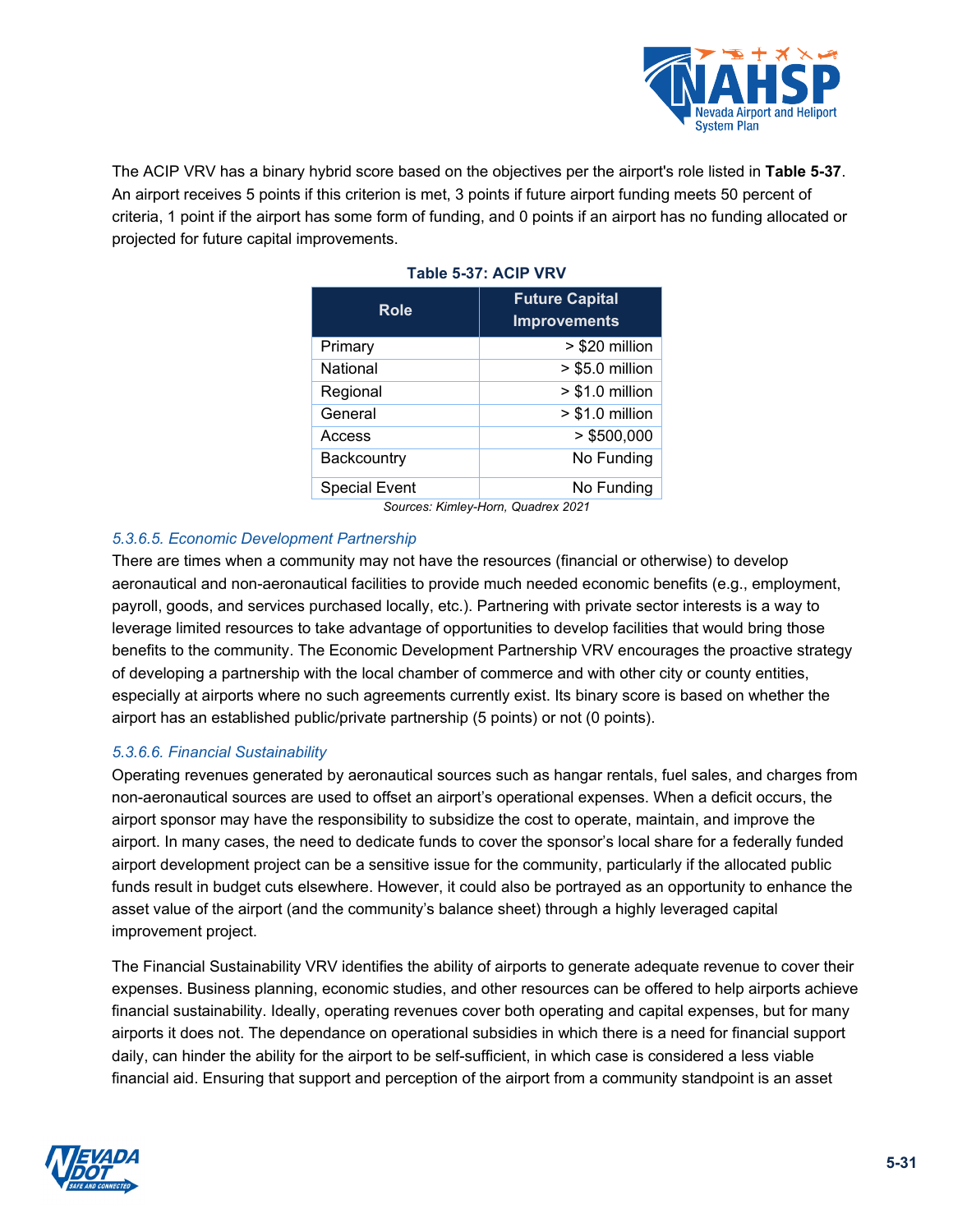

<span id="page-31-0"></span>versus a liability. This VRV is a binary metric, shown in **[Table 5-38](#page-31-0)**, that is scored based on an airport's role and the objective level of stand-alone sustainability for covering either operating and/or capital expenses (5 points). For those airports that do not meet the objectives, 0 points are given. It should be noted that for the NAHSP, receiving a federal or state grant counts as a capital improvement subsidy.

| <b>Role</b>          | <b>Objectives</b>                        |  |
|----------------------|------------------------------------------|--|
| Primary              | Capital Improvement Subsidy              |  |
| National             | <b>Capital Improvement Subsidy</b>       |  |
| Regional             | Capital Improvement Subsidy              |  |
| General              | Capital Improvement Subsidy              |  |
| Access               | Capital Improvement & Operations Subsidy |  |
| Backcountry          | Capital Improvement & Operations Subsidy |  |
| <b>Special Event</b> | As Appropriate                           |  |

## **Table 5-38: Financial Sustainability VRV**

*Sources: Kimley-Horn, Quadrex 2021*

## *5.3.6.7. Goodwill*

Goodwill is an influencing factor that defines the public's perception of an airport. This can be manifested as a community's awareness of an attitude toward the airport in general; as an example, being viewed as an asset as opposed to a liability (e.g., financial performance, noise, etc.). The Goodwill VRV seeks to quantify an airport's image within the community. An airport's goodwill can also be assessed by the existence of favorable media relation stories, editorials, and community outreach opportunities. Examples of building goodwill can include events like open houses, air shows, and guided tours for schools and organizations.

<span id="page-31-1"></span>The Goodwill VRV is an additive score metric which examines certain aspects of how an airport is perceived in the community. Points are added for specific evidence of the proactive development of goodwill as listed in **[Table 5-39](#page-31-1)**. There may be items other than those listed that can be considered goodwill, but the intent of the VRV is to encourage the proactive approach for improvement of the airport's favorable perception within the community.

| LADIE 3-99: GOOOWIII VRV       |                |  |  |
|--------------------------------|----------------|--|--|
| <b>Evidence of Goodwill</b>    | <b>Points</b>  |  |  |
| Dedicated Website              | 2              |  |  |
| Marketing and Advertising      |                |  |  |
| Open House/Airshow             | 2              |  |  |
| School Tours/Education Program | $\mathfrak{p}$ |  |  |
| Positive media stories (Max 2) |                |  |  |

## **Table 5-39: Goodwill VRV**

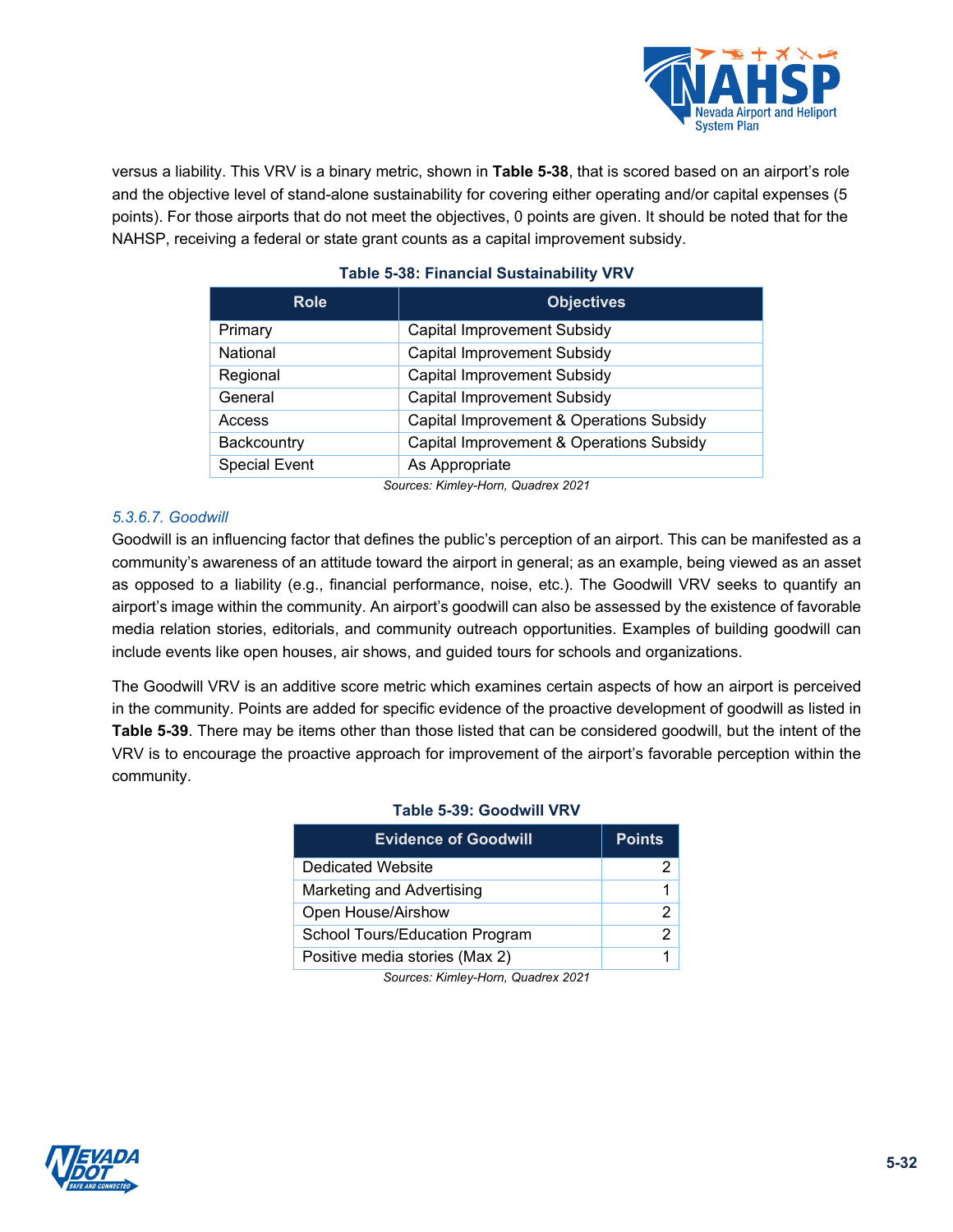

## *5.3.6.8. Summary – Community Commitment VRVs (VCC)*

<span id="page-32-1"></span>**[Table 5-40](#page-32-1)** presents a summary of the value rating variables that comprise the Community Commitment VRV component of the ARV. The maximum score for the  $V_{CC}$  is 30 points.

| <b>VRV</b><br>Code | <b>Variable</b>                                  | <b>VRV Basis</b>     | <b>VRV</b><br><b>Scoring</b> |
|--------------------|--------------------------------------------------|----------------------|------------------------------|
| CAU                | Last ALP Update                                  | Binary               | 5                            |
| <b>CAM</b>         | <b>Airport Management</b>                        | <b>Binary Hybrid</b> | 5                            |
| CCI                | <b>Historical Capital Improvement Investment</b> | <b>Binary Hybrid</b> | 5                            |
| CAC                | <b>ACIP</b>                                      | <b>Binary Hybrid</b> | 5                            |
| <b>CEP</b>         | <b>Economic Development Partnership</b>          | Binary               | 5                            |
| <b>CFS</b>         | <b>Financial Sustainability</b>                  | <b>Binary</b>        | 5                            |
| <b>CGW</b>         | Goodwill                                         | Additive             | 5                            |
| <b>Total Vcc</b>   |                                                  |                      |                              |

#### **Table 5-40: Summary – Community Commitment VRVs (Vcc)**

*Sources: Kimley-Horn, Quadrex 2021*

## **5.4. Airport Regional Value Summary**

The ARV helps to identify and quantify the influence of the airport separate from the traditional economic impact approach while also incorporating an evaluation of an airport's assets and its opportunities as a catalyst for economic activity in the region. The ARV also recognizes the efforts that an airport's community has engaged in to protect that investment as well as other attributes that demonstrate an airport's uniqueness, which can affect an airport's influence on the regional economic environment. The ARV can be used by airports in the discussion of economic impact and opportunity, asset values, and support for airport needs and development.

## <span id="page-32-0"></span>**5.5. Non-NPIAS Airports Evaluation**

For non-NPIAS airports within the NAHSP, a modified evaluation was utilized to assess how well airports are meeting the expectations of their NAHSP role based on a set of facility and service objectives (FSOs). Similar to ARV, the FSOs provide guidelines to help airports optimally support the type of aviation activities that typically occur at their facilities. Airports that meet the specific FSOs established for their classification are best equipped to fulfill the aviation market needs of their communities and regions and support their function in the statewide system. FSOs differ from VRVs because FSOs only relate to physical infrastructure that is available on an airport, and therefore don't consider such factors as roadway access, airport location, community development partnerships, and so forth. Focusing specifically on on-airport facilities and services allows an airport representative to identify what improvements may need to occur in order for that airport to better perform its role within the system, or what an airport needs to achieve in order to be placed in a more demanding role.

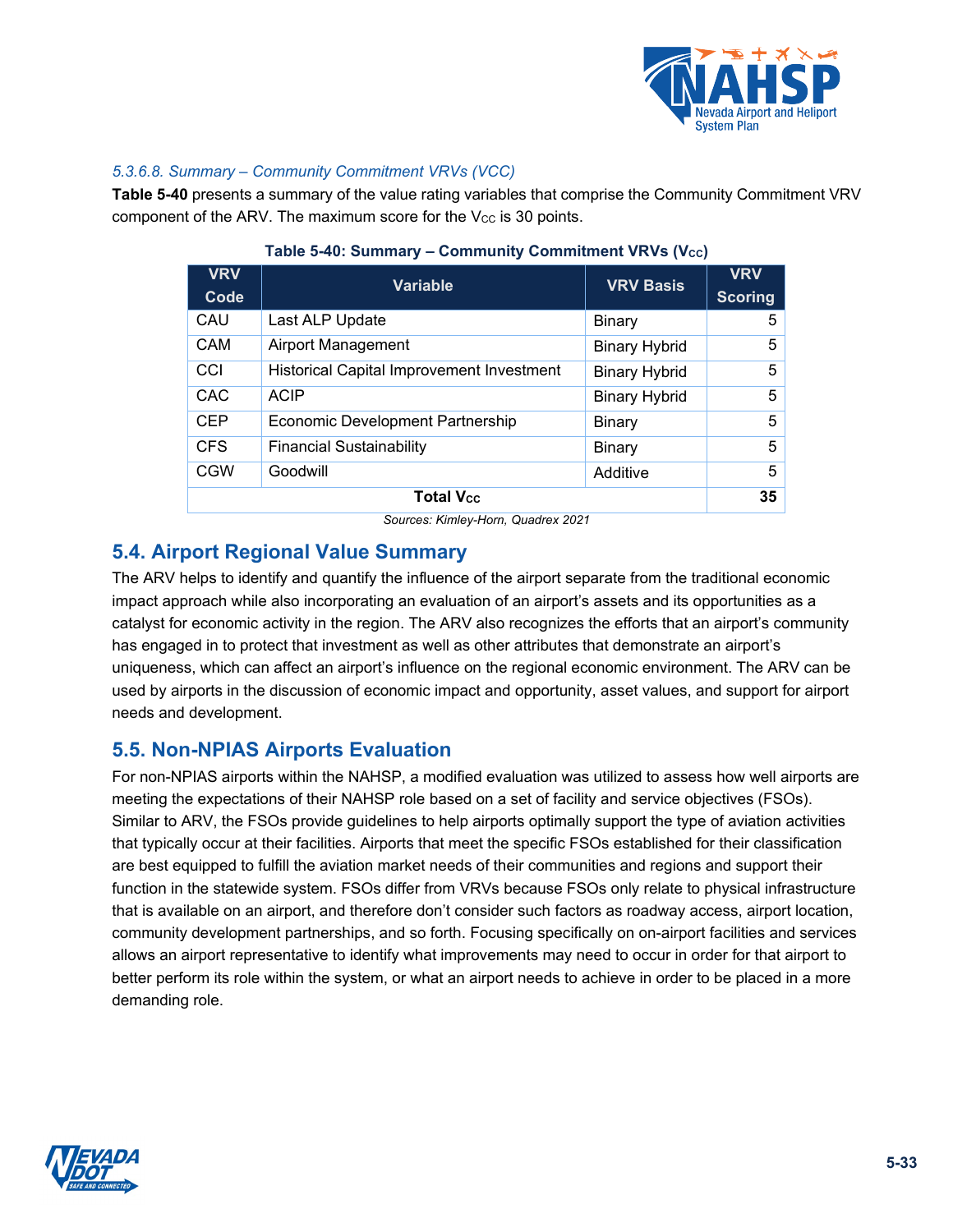

Unlike ARV, a score was not tied to the individual variables and only determined if the airport meets or does not meet the objective. The FSOs by NAHSP role for non-NPIAS facilities are displayed in **[Table 5-41](#page-33-0)**.

<span id="page-33-0"></span>

| <b>Variable</b>                                | <b>Airport Objective</b>                                          |                                                                      |                                           |                                        |  |
|------------------------------------------------|-------------------------------------------------------------------|----------------------------------------------------------------------|-------------------------------------------|----------------------------------------|--|
|                                                | <b>General</b>                                                    | <b>Access</b>                                                        | <b>Backcountry</b>                        | <b>Special Event</b>                   |  |
| <b>Longest Runway</b>                          | To accommodate<br>95 percent of small<br>aircraft fleet           | Maintain Existing,<br>at least 3,000 Feet                            | >3,000 Feet                               | >3,000 Feet or As<br>Appropriate       |  |
| <b>T-Hangar Ratio</b><br>(THR)                 | $0.50 - 0.60$                                                     | > 0.25                                                               | > 0.25                                    | None                                   |  |
| <b>Fuel Availability</b>                       | Jet-A or 100LL, Self<br>Service with Credit<br><b>Card Reader</b> | Jet A or 100LL,<br>Self Service with<br><b>Credit Card</b><br>Reader | None                                      | As Appropriate                         |  |
| <b>Instrument</b><br>Approach                  | Non-precision                                                     | Visual                                                               | Visual                                    | Visual                                 |  |
| <b>FAA Design</b><br><b>Standards</b>          | Meet FAA Design<br><b>Standards</b>                               | Meet FAA Design<br><b>Standards</b>                                  | Meet FAA Design<br><b>Standards</b>       | Meet FAA Design<br><b>Standards</b>    |  |
| <b>Runway Surface</b><br><b>Type/Condition</b> | Paved and Good,<br>PCI > 71                                       | Non-Paved and<br>Fair, $PCI > 56$                                    | Non-Paved and<br>Fair, $PCI > 56$         | As Appropriate and<br>Fair, $PCI > 56$ |  |
| <b>Runway Lighting</b>                         | <b>LIRL</b>                                                       | Reflectors, LIRL<br><b>Desired</b>                                   | None                                      | As Appropriate                         |  |
| <b>Taxiways</b>                                | <b>Partial Parallel to</b><br>Primary Runway                      | <b>Turn Arounds</b>                                                  | Turn Arounds or<br><b>Hold Pads</b>       | As Appropriate                         |  |
| <b>Visual Aids</b>                             | Rotating Beacon<br>and Wind Cone                                  | <b>Wind Cone</b>                                                     | <b>Wind Cone</b>                          | As Appropriate                         |  |
| Weather<br><b>Reporting</b>                    | AWOS/ASOS                                                         | <b>Automated Unicom</b>                                              | None                                      | As Appropriate                         |  |
| <b>GA Terminal</b>                             | <b>Public Restrooms</b>                                           | <b>Public Restrooms</b><br>Desired                                   | <b>Public Restrooms</b><br>Desired        | <b>Public Restrooms</b><br>Desired     |  |
| <b>Utilities</b>                               | Electricity and<br>Water Available                                | Electricity and<br>Water Available                                   | Electricity and<br><b>Water Available</b> | Electricity and<br>Water Available     |  |
| <b>Security/Wildlife</b><br><b>Fencing</b>     | Partial                                                           | None                                                                 | None                                      | None                                   |  |
| <b>Communications</b><br><b>Connectivity</b>   | Public Phone and<br>Cellular (Data/4G)                            | Public Phone or<br>Cellular                                          | None                                      | None                                   |  |

## **Table 5-41: Non-NPIAS Facilities and Service Objectives (FSO) by NAHSP Role**